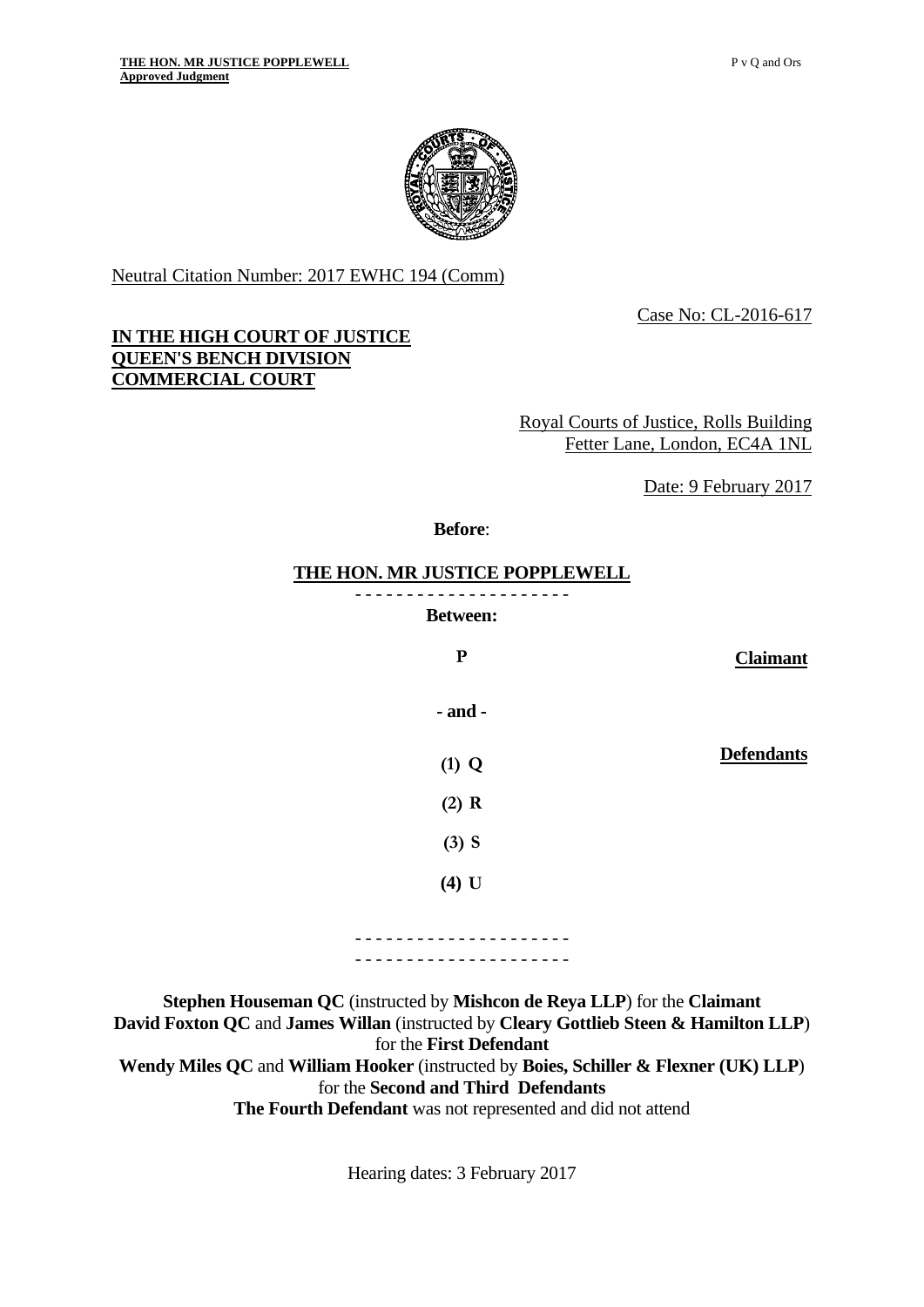# - - - - - - - - - - - - - - - - - - - - - **Approved Judgment**

I direct that pursuant to CPR PD 39A para 6.1 no official shorthand note shall be taken of this Judgment and that copies of this version as handed down may be treated as authentic.

## THE HON. MR JUSTICE POPPLEWELL

.............................

## **The Hon. Mr Justice Popplewell:**

#### *Introduction*

1. On 3 February 2017 I heard an application by the Claimant to remove the Second and Third Defendants as arbitrators for failing properly to conduct proceedings, pursuant to section 24(1)(d)(i) of the Arbitration Act 1996 ("the Act"). In broad terms the complaint is one of improper delegation of functions by the tribunal to the secretary. At the conclusion of the hearing I announced my decision that the application would be dismissed. On 9 February 2017 I delivered my reasons. This is an anonymised version of those reasons.

#### *The Dispute and the Arbitration*

- 2. The Claimant and the First Defendant entered into a Joint Venture Framework Agreement and a Shareholders Agreement.
- misrepresentation and breach of warranty and alleged frustration of the contracts. Amongst other things, the First Defendant contended that The Claimant was in 3. The First Defendant asserted claims against The Claimant for fraudulent breach of express representations and warranties.
- 4. The Joint Venture Framework Agreement and the Shareholders Agreement, which were governed by English law, each contained an arbitration clause which provided for disputes to be resolved by arbitration in accordance with the rules of the London Court of International Arbitration ("the LCIA Rules") with a tribunal of three arbitrators. The First Defendant commenced an arbitration against the Claimant in respect of disputes arising out of the agreements.
- 5. The Second and Third Defendants ("the Co-Arbitrators) were the party appointed arbitrators in the arbitration. They are experienced international arbitrators with distinguished backgrounds. The tribunal was completed by the appointment of a chairman on 16 July 2014 ("the Chairman"). He is an experienced international arbitrator.
- 6. In or about August 2014 an individual was appointed by the Chairman as Secretary of the Tribunal ("the Secretary") with the agreement of the parties. He is a qualified lawyer. He was an associate with a large US Law Firm before becoming a legal advisor to the Chairman.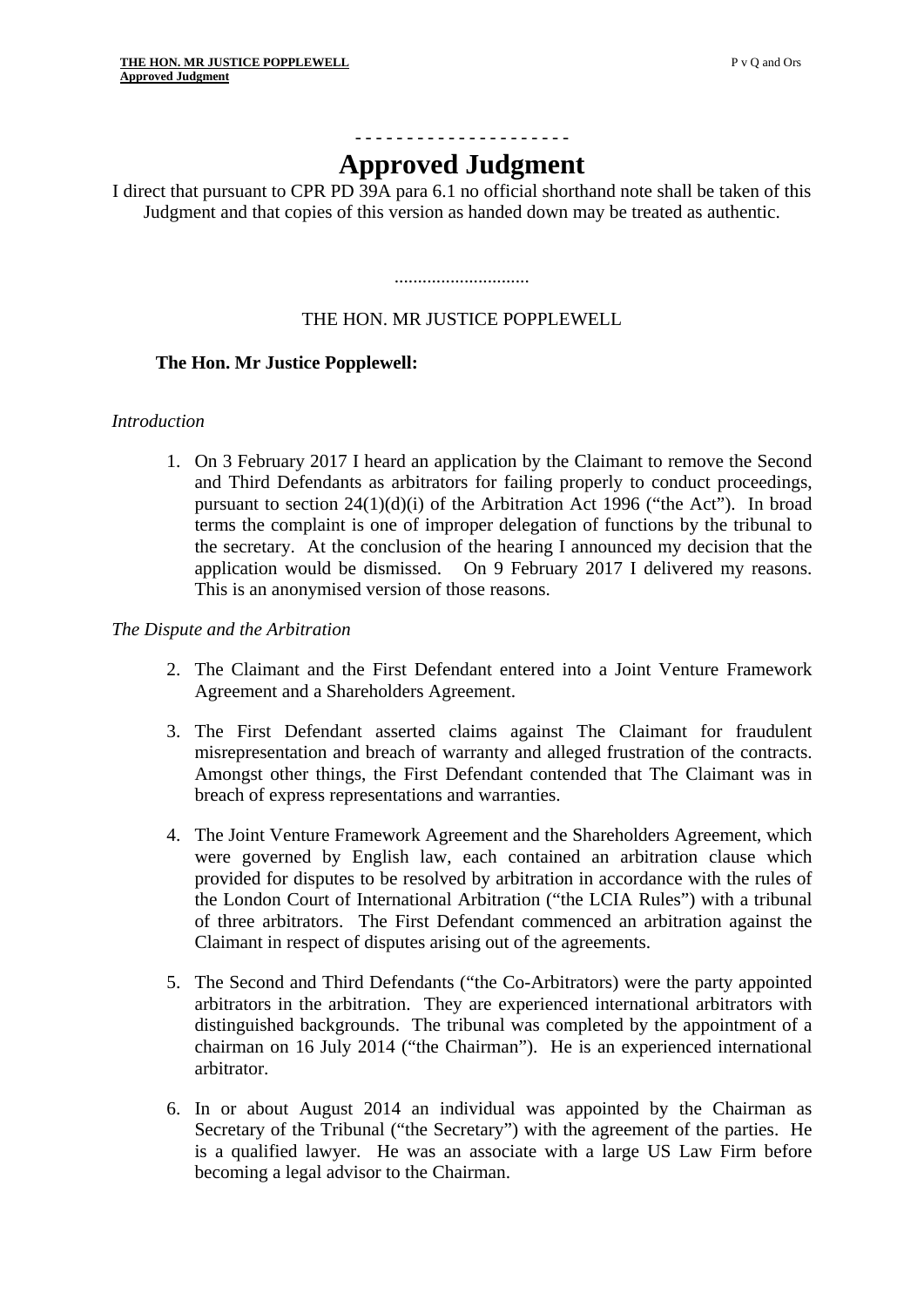- 7. The Chairman has been replaced in circumstances to which I will refer; and the Secretary has recently resigned for personal reasons. I shall nevertheless refer to them respectively as the Chairman and Secretary, which were their positions at all times material to the issues in this application.
- 8. The Claimant is also engaged in another arbitration relating to the same rights as are in issue in the arbitration between the First Defendant and the Claimant.
- 9. The application for the removal of the Co-Arbitrators is founded on conduct in relation to three procedural decisions made by the Tribunal (collectively "the Decisions"):
	- in the LCIA arbitration. The Decision recorded this uncontroversial position. (1) In 2015, the Tribunal made a decision in relation to the sharing of documents between the two arbitrations to which the Claimant was party namely (1) the LCIA arbitration between the Claimant and the First Defendant and (2) the other arbitration between the Claimant and the opposing party ("the Record Sharing Decision"). So far as concerned documents in the other arbitration, the opposing party had agreed to the non-confidentiality of the record, and so the Claimant had agreed to share it with the Tribunal and the First Defendant So far as concerned the question whether material in the LCIA arbitration. could be shared with the parties to the other arbitration, by the time the Decision was reached both parties were agreed that such material could be shared, subject to a concern on the part of the Claimant that where witnesses had agreed to provide statements on the basis that the LCIA proceedings were confidential, such confidentiality would adequately be preserved in the other arbitration (the opposing party having offered to give an undertaking of confidentiality); and that the same should apply to documents supplied in confidence. The Tribunal's decision was that it was premature to make a ruling on disclosure of any such potentially confidential witness evidence or documents before any confidentiality had been identified or explained. The Decision set out a procedure for such identification and for the subsequent resolution of any confidentiality issues by the Tribunal.
	- (2) On 24 July 2015 the Tribunal issued a decision refusing the Claimant's application for an order staying the LCIA arbitration until after the other arbitration had been heard ("the Second Stay Decision"). This was not the first application for such a stay. On 16 December 2014 the Tribunal had issued a 17 page written decision refusing the First defendant's application for such a stay. No criticism is made of the Tribunal's handling of this decision. It identified as one of the reasons for refusing a stay, albeit not the only one, that the other arbitration was at a relatively early stage; and expressly recognised that the Claimant could renew its application depending on how the other arbitration developed. The Second Stay Decision addressed and rejected the Claimant's submission that there were relevant subsequent developments in the other arbitration, in particular four "compelling" and "new" circumstances, which justified imposing a stay.
	- (3) On 16 February 2016 the Tribunal issued a decision in relation to production of documents ("the Second Document Production Decision"). This followed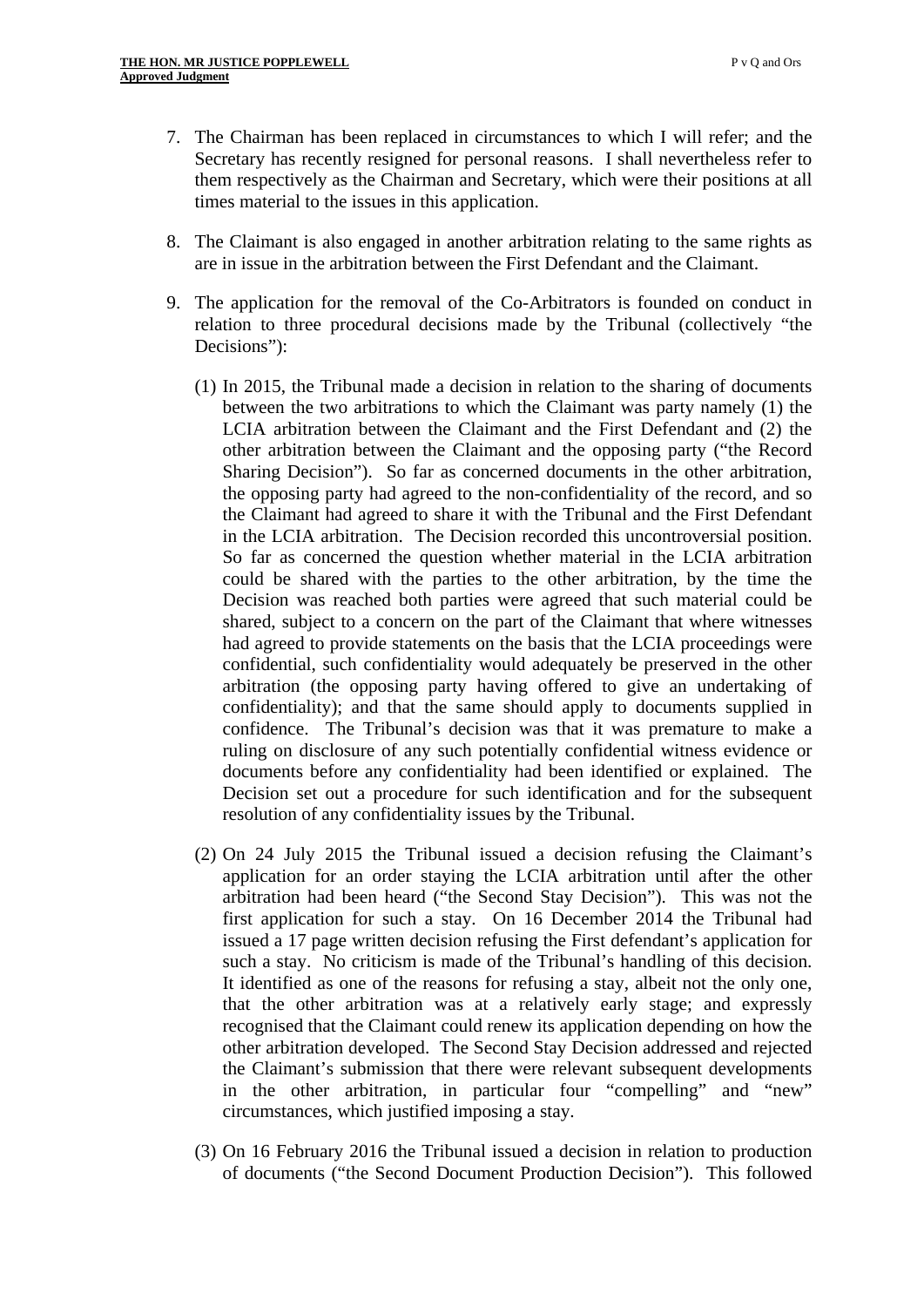an earlier decision in relation to production of documents in which a major issue between the parties was the extent to which the Claimant had control over the relevant documents in the hands of third parties, including affiliates, or was able to procure them. In its first document production decision dated 17 October 2015, in respect of which the Claimant makes no criticism of the conduct of the Tribunal, the Claimant was ordered to take certain steps to seek to obtain documents, reflected in three formulations of different width applied to different categories of documents. The Second Document Production Decision arose because the First Defendant alleged that the Claimant was in breach of the first decision and had not been making genuine attempts in good faith to obtain the documents it was required to. Written submissions were exchanged and a teleconference hearing took place before the Chairman alone on 4 February 2016, with the agreement of the parties. By its Second Document Production Decision the tribunal concluded that it was premature to rule on whether the Claimant was in breach of the first decision, because that might prejudge the extent to which a particular individual exercised control over various entities described as affiliates of the Claimant, which was an issue in the dispute; but that the First Defendant was entitled to detailed information about the efforts which had been made to obtain documents, and therefore the Claimant's counsel should certify, in forms prescribed by the Tribunal, the steps taken in that respect. The Second Document Decision dealt with a number of categories of documents, but the reasoning was repetitive being essentially the same for many of the categories. Following the Second Document Production Decision, the Claimant disclosed an additional 10,000 or so documents to the First Defendant, which it is to be inferred should have been produced pursuant to the first document production decision.

- covering email and asked "Your reaction to this latest from [Claimant]?" 10. The following month, on 23 March 2016 the Chairman sent an email which formed the trigger for the s. 24 application ("the Misdirected Email"). The email was intended for the Secretary, but was mistakenly sent to a paralegal at the Claimant's lawyers, who had the previous day sent by email a letter to the Tribunal addressing matters relating to the Claimant's compliance with the Second Document Production Decision and seeking an extension of time. The Chairman's email, intended for the Secretary, attached the Claimant's lawyer's
- 11. On 29 March 2016 the Claimant's solicitors, Mishcon de Reya LLP, sought from the Tribunal a detailed description of all tasks delegated by the Tribunal or Chairman to the Secretary, and a wide range of documentary disclosure of communications between the Chairman, Co-Arbitrators and the Secretary.
- 12. The Chairman responded on behalf of the Tribunal by a letter of 8 April 2016 explaining the role of the Secretary and declining to provide documents.
- 13. Mishcon de Reya LLP responded on 12 April 2016 expanding the requests for information and documentation in relation to the Tribunal's internal processes. The Chairman responded by letter on behalf of the Tribunal on 21 April 2016.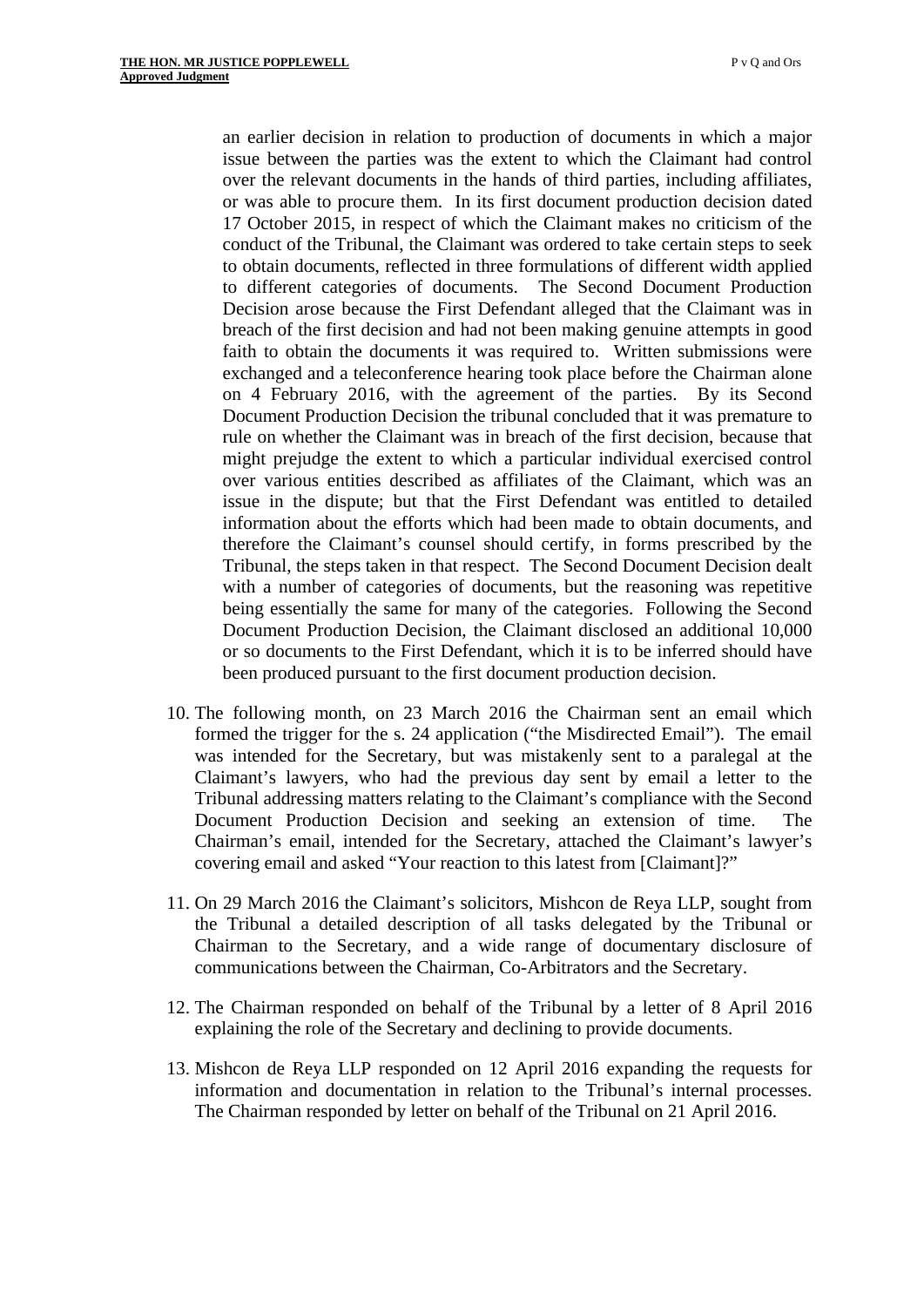- 14. On 5 May 2016 the Claimant filed a challenge with the LCIA Court (the "LCIA Challenge") seeking to have all three members of the Tribunal removed on the following five grounds:
	- (1) Ground 1: the Tribunal improperly delegated its role to the Secretary by systematically entrusting the Secretary with a number of tasks beyond what was permissible under the LCIA Rules and the LCIA Policy on the use of arbitral secretaries;
	- (2) Ground 2: the Chairman breached his mandate as an arbitrator and his duty not to delegate by seeking the views of a person who was neither a party to the arbitration nor a member of the tribunal on substantial procedural issues (i.e. the Secretary);
	- (3) Ground 3: the other members of the Tribunal equally breached their mandate as arbitrators and their duty not to delegate by not sufficiently participating in the arbitration proceedings and the decision-making process;
	- (4) Ground 4: circumstances existed which gave rise to justifiable doubts as to the Chairman's independence or impartiality; these arose out of comments the Chairman had made at an international conference;
	- (5) Ground 5: the Chairman breached his duty to maintain the confidentiality of the arbitral proceedings.
- 15. The first and third grounds concerned the actions of the Co-Arbitrators; the remaining grounds concerned the Chairman only.
- 16. All three members of the Tribunal declined to withdraw from the arbitration and the First Defendant declined to agree to the LCIA Challenge. Accordingly on 27 May 2016 the LCIA Court appointed a three person division to determine the challenge ("the LCIA Division"). As was to be expected, the three members of the Division were themselves experienced international arbitrators. Following written submissions an oral hearing took place on 19 July 2016.
- 17. The evidential basis for the grounds of challenge before the LCIA Division was essentially (a) the Misdirected Email and (b) an analysis of the time spent by the Secretary, Chairman, and the Co-Arbitrators respectively in relation to the three Decisions. In short it was said that the time spent by the Secretary was so high that it indicated that there had been an improper delegation of functions to him, and that by comparison the relatively short period of time spent by the Co-Arbitrators indicated that they had failed properly to fulfil their arbitral responsibility.
- 18. The Chairman sent two letters on behalf of the Tribunal, dated 20 June 2016 and 11 July 2016, by way of submissions in the LCIA Challenge, explaining the position of the Tribunal as a whole. The position of the Co-Arbitrators was additionally explained in two separate letters sent by them to the LCIA Division also on 20 June 2016 and 11 July 2016 respectively. On this application, the Co-Arbitrators adopted the contents of those letters and the letters of 8 and 21 April 2016 as an explanation of their position.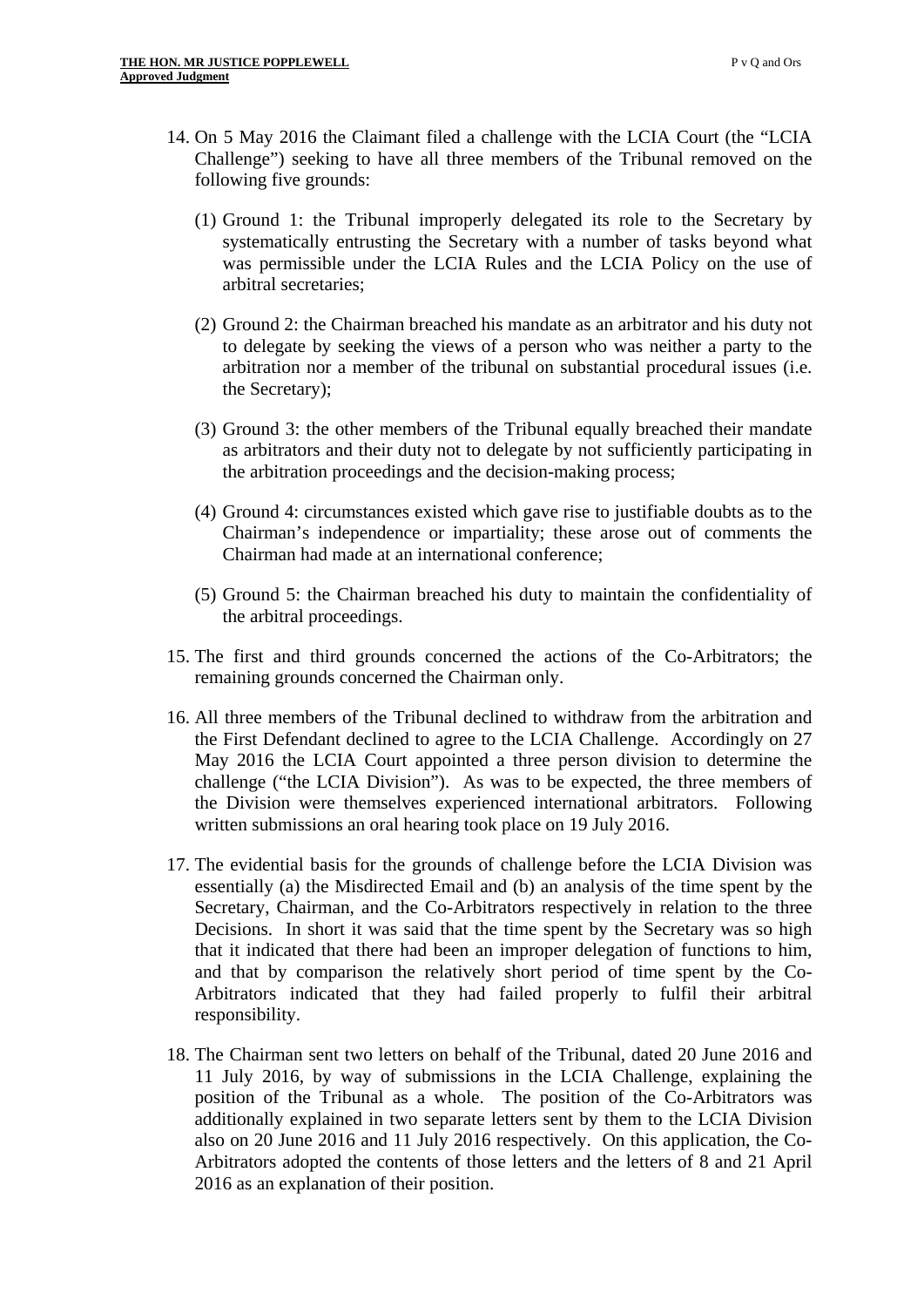- 19. On 4 August 2016 the LCIA Division issued its decision on the LCIA Challenge ("The LCIA Decision"). The LCIA Division dismissed grounds 1 to 3 and 5 of the Challenge. It upheld ground 4, finding that circumstances existed giving rise to justifiable doubts as to the Chairman's impartiality and revoking his appointment.
- 20. In relation to grounds 1 and 3 its reasoning was essentially as follows. As to ground 1, it concluded that the tasks undertaken by the Secretary were the sort of tasks which it was permissible for him to perform, and that there had been no improper delegation (paragraph 262); and that there was no basis for concluding that the Secretary had been involved in the decision making process or drafting without adequate supervision (paragraphs 263-264). As to ground 3, the Division concluded that the Co-Arbitrators had spent appropriate and proportionate time on each of the Decisions in issue (paragraph 286); that their approach of commenting on drafts prepared by the Chairman , as described in their letters of 20 June and 11 July, was entirely in keeping with the way that arbitral tribunals function; and that the number of hours spent corresponded with the specific nature of the decisions with no indication that they had simply rubber stamped the decisions of the Chairman (paragraph 287).
- 21. The Third Defendant was appointed as the new Chairman by the LCIA Court on 17 August 2016. Because of the change in constitution of the Tribunal, it was required to decide whether, and if so to what extent, the previous proceedings should stand, in accordance with s. 27(4) of the Act. The Tribunal carefully reviewed the decisions previously made and decided that they should stand:
	- (1) In Procedural Order No. 17 dated 17 October 2016, the Tribunal concluded that the Record Sharing Decision should stand because it gave effect to an agreement to share the record and could be treated as equivalent to a consent order.
	- (2) In the same Order, the Tribunal also considered ("upon a review… and after deliberation") to confirm the Second Stay Decision. The Tribunal concluded that it was "appropriate" to dismiss that application for the reasons given in the decision, taking into account the differences between the LCIA and the other arbitration proceedings and the difference in parties.
	- (3) In Procedural Order No. 19 dated 26 January 2017, the Tribunal carefully considered the Second Document Production Decision and decided, for brief reasons given in respect of each distinct category of documents, that the Decision was justified and should stand.
- participation. 22. Those decisions under s. 27(4) of the Act were taken by the (reconstituted) Tribunal as a whole and the Secretary was specifically excluded from

## *The section 24 challenge*

23. The grounds of challenge have shifted somewhat during the course of the application. When first issued it was confined to the scope of challenge advanced before the LCIA Division, namely that the Misdirected Email, and the number of hours spent by the Chairman, Secretary and Co-Arbitrators respectively on the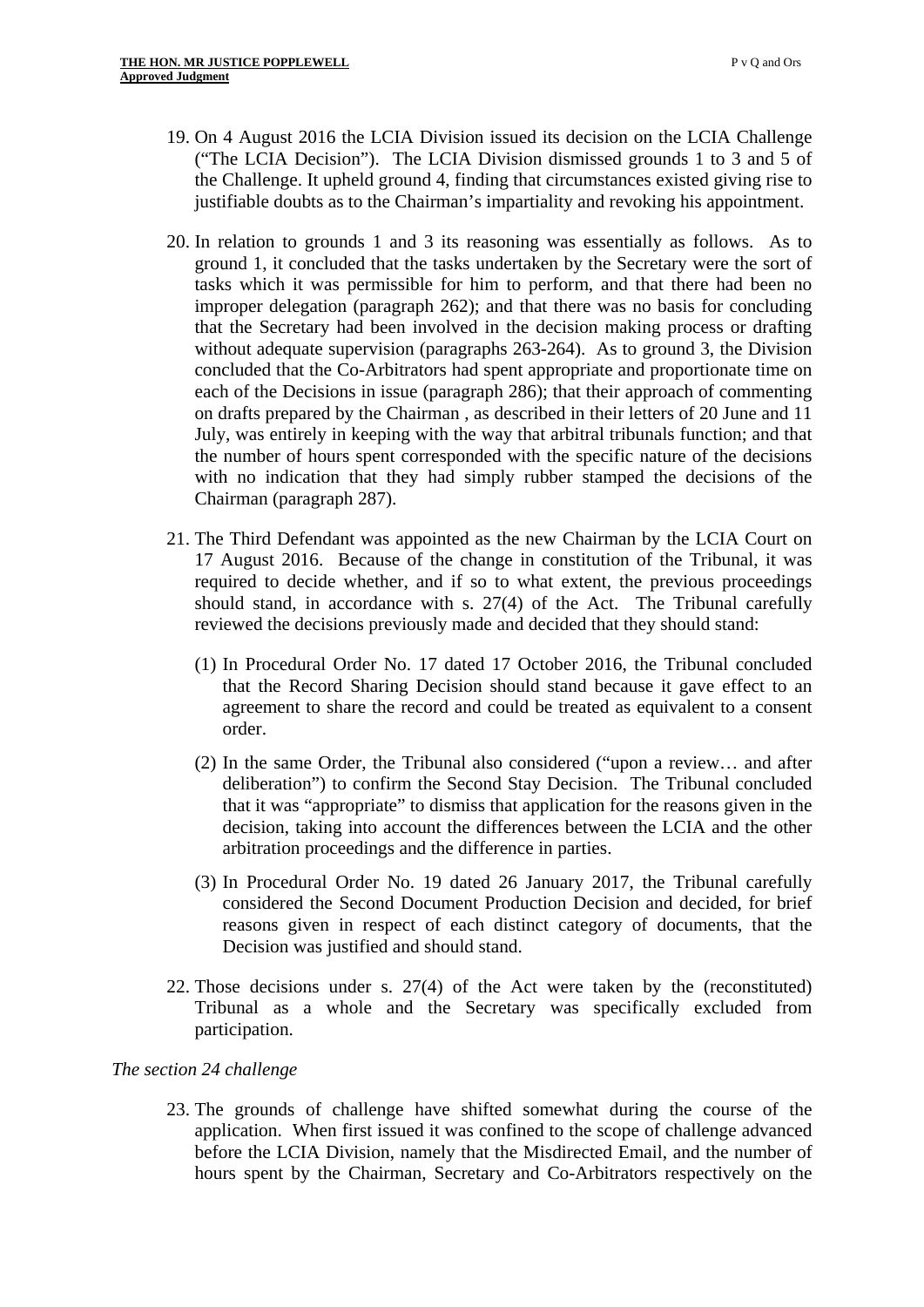Decisions, indicated improper delegation by the Co-Arbitrators to the Secretary. Exactly what was said to be improperly delegated by the Co-Arbitrators was described in the Claim Form as "their roles". The grounds were said to be set out in more detail in Mr Daele's witness statement in support of the application, where the essence of the case is set out in paragraphs 25.3 and 59 in the following terms:

"25.3 The discrepancy between the Co-Arbitrators' time and the Secretary's time is so large that it can only be explained by the members of the Tribunal having delegated their tasks to the Secretary. The three decisions dealt with evidence in this case, and had (and continue to have) a substantial impact on the parties' respective positions and thus the outcome of the dispute. They required the involvement of the Co-Arbitrators in order for a fair decision to be reached.

59. The failure of the Co-Arbitrators to render their duties personally has frustrated, rather than furthered, the very object of arbitration. In particular the Co-Arbitrators have failed to deal with the issues put to the Tribunal in relation to the three decisions under review, failed to make their own decisions, and failed properly to participate in deliberations of the Tribunal. Instead the Co-Arbitrators effectively passed their pens to the Tribunal Secretary, in breach of their general duties. This causes prejudice which cannot be un-done. The decisions that were sent to the Co-Arbitrators were fully formed before the Co-Arbitrators considered them. They adopted them: they did not make them or properly participate in the discussions which led to them."

- 24. In substance the complaint was of a personal failure by the Co-Arbitrators properly to exercise their decision-making functions and responsibilities, and of an improper delegation of those responsibilities by them to the Secretary. The functions and responsibilities said to be improperly delegated were adjudicative. I shall refer to this ground as the Adjudicative Function Argument.
- 25. The Arbitration Claim Form was then amended, with permission, to add an additional ground of misconduct falling within s.  $24(1)(d)(i)$  namely that the Co-Arbitrators "negligently and/or innocently misrepresented to [the Claimant] the position as to the existence and/or nature and/or extent and/or effect of such delegation [of their roles to the Secretary]".
- 26. At the hearing of the Claimant's application for disclosure in support of its removal application on 20 January 2017 a further argument was advanced in relation to delegation of adjudicative functions, namely that even if the Co-Arbitrators had not failed to conduct themselves properly in relation to delegating any tasks to the Chairman, it was sufficient if the Chairman had without their knowledge improperly delegated adjudicative functions to the Secretary; in other words, if the Co-Arbitrators had acted entirely properly in leaving it to the Chairman to produce drafts for their consideration, and given them adequate consideration so as to exercise their own decision-making functions properly,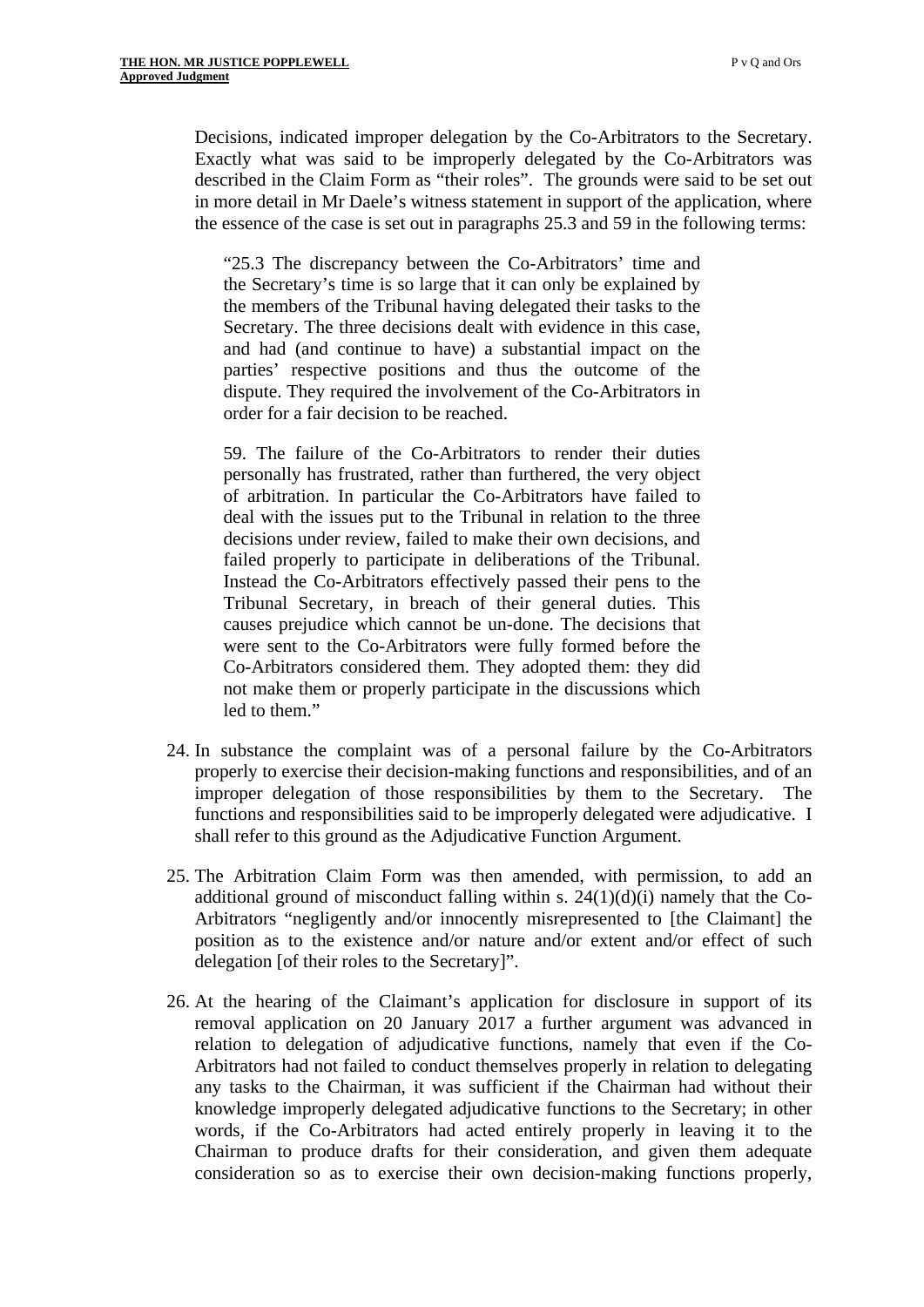nevertheless the Chairman's improper delegation of functions to the Secretary which led to the preparation of those drafts was an improper sub-delegation of tasks so as to amount to an improper delegation of adjudicative functions by the Co-Arbitrators to the Secretary. I shall refer to this ground as the Indirect Delegation Argument.

- 27. I ordered particulars to be served to clarify the grounds being alleged. Those Particulars raised in the alternative a further new argument. This was that the Co-Arbitrators were culpable in respect of the Chairman's improper delegation of functions to the Secretary because they ought to have known of the risk of it happening, and ought to have taken steps to satisfy themselves that it was not happening. This was not an allegation of improper delegation at all, nor did it relate to the Co-Arbitrators' adjudicatory functions. This was an allegation of a personal failure on the part of the Co-Arbitrators to supervise the Chairman in relation to the internal management processes of the Tribunal. It was said to justify the removal of the Co-Arbitrators even if the Chairman's delegation of functions to the Secretary was entirely proper. I shall call this the Supervision Argument.
- 28. The Particulars also particularised the allegation of misrepresentation. It was alleged that the effect of the language used in the Co-Arbitrators' letters of 8 April 2016 and 21 April 2016 was that "there had been no delegation in any way of any of the tribunal's functions or responsibilities at any time", which was false because the Co-Arbitrators themselves drew a distinction between appropriate and inappropriate delegation, thereby impliedly admitting some degree of delegation.
- 29. In the week before the hearing of the application, amended Particulars were served without forewarning or permission, seeking to add to or amend the grounds in three ways:
	- (1) A new argument was advanced that the Co-Arbitrators had improperly delegated to the Chairman the task of deciding the Secretary's role and the scope of his responsibilities. This was a variation of the improper supervision allegation but framed as an allegation of improper delegation. It was said to justify removal irrespective of whether the Chairman, Secretary or Co-Arbitrators had failed properly to delineate or perform their respective decision-making functions. I shall call this the Secretary Tasks Delegation Argument.
	- (2) The misrepresentation argument was amended so that the nature of the representation said to be extracted from the letters became "there had been no delegation in any way of any of the tribunal's functions or responsibilities at any time and that only tasks of an administrative nature had been assigned to and undertaken by the Secretary." The falsity of the allegation was still said to lie in the implied admission that some function or responsibility had been delegated, but additionally in the fact that "The Secretary reviewed voluminous written submissions (at least in respect of [the Second Document Production Decision]) and formulated and/or drafted reasons and/or analysis forming or intended to form part of or the basis of (what became) each of the Decisions."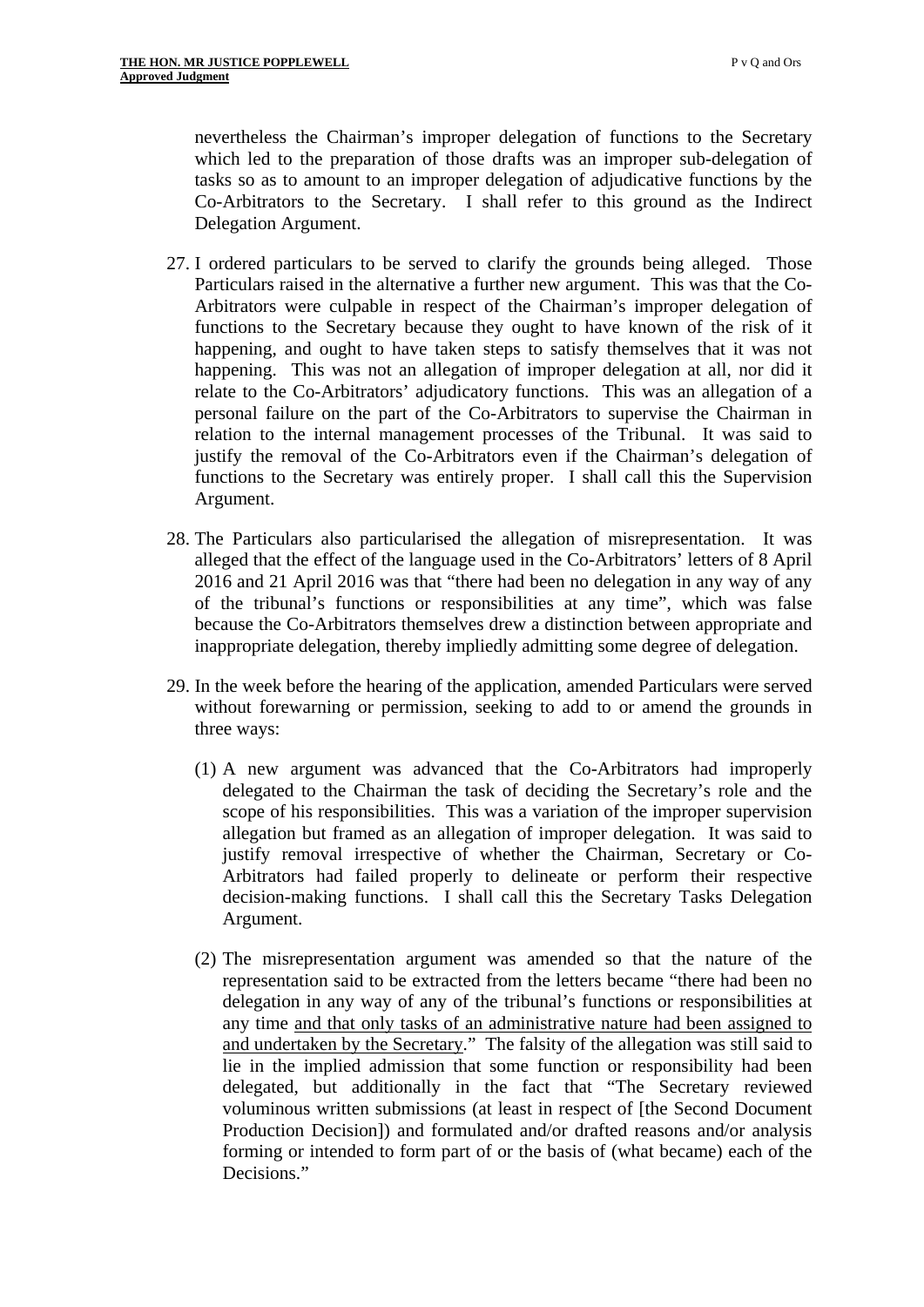- (3) A new misrepresentation argument was advanced. A further misrepresentation was said to have been made by the Co-Arbitrators in their letter dated 20 June 2016, namely that all tasks entrusted to the Secretary had been delegated to him by the Tribunal as a whole i.e. with their involvement and oversight, whereas neither of them took part in instructing or delegating tasks to the Secretary or in supervision of his performance of delegated tasks.
- 30. This changing pattern of allegations is entirely inappropriate on an application under s.  $24(1)(d)$  of the Act. An allegation against an arbitrator that he has failed properly to conduct the reference so as to cause substantial injustice is a serious allegation. It should only be made after careful consideration. It should be formulated with precision. Both the arbitrator in question and the opposing party are entitled to certainty and clarity in knowing what criticisms are being made so as to be able to assess the challenge and formulate any response. Moreover, since it is always a relevant factor if the arbitral institution has considered and rejected the criticisms (see below), it is important that they be formulated with clarity and advanced at that stage. In this case, the evolution of the alternative ways of mounting the challenge betrays their weakness.

## *The Adjudicative Function Argument*

- 31. In their letter of 20 June 2016, the Co-Arbitrators said:
	- (1) "….. There was no inappropriate delegation of Tribunal decision-making to the Secretary… In this case it is impossible to suggest that the Secretary actually decided anything or influenced the Tribunal improperly.

It is normal for a Secretary to work under the direct supervision of the Chairman, who will give multiple written and oral instructions to the Secretary in relation to the work which he/she wants the Secretary to do. The Secretary's job (among other things) is to assist the Chairman to prepare the work product for the review of the co-arbitrators. It is unnecessary and impractical for the co-arbitrators to be apprised of all communications between the Chairman and the Secretary. We are confident that, in the present case, the Chairman and [the Secretary] have worked closely and properly together to produce the drafts of the relevant decisions for our comment. The proposed conclusions contained in those drafts for our review had been those of the Chairman. The Chairman has then taken our comments into consideration and decided upon any appropriate amendments before providing a final draft for our approval. All relevant decisions referred to by [the Claimant] in this challenge had been made unanimously.

… In any event, we have repeatedly said there has been no delegation of the decision-making process."

(2) "We have read the relevant correspondence and participated in all key decisions… It is evident from the time spent by the Chairman on this case that the way in which this Tribunal has functioned on important procedural/interlocutory matters (such as document production and applications for a stay of proceedings) has been that the Chairman, with the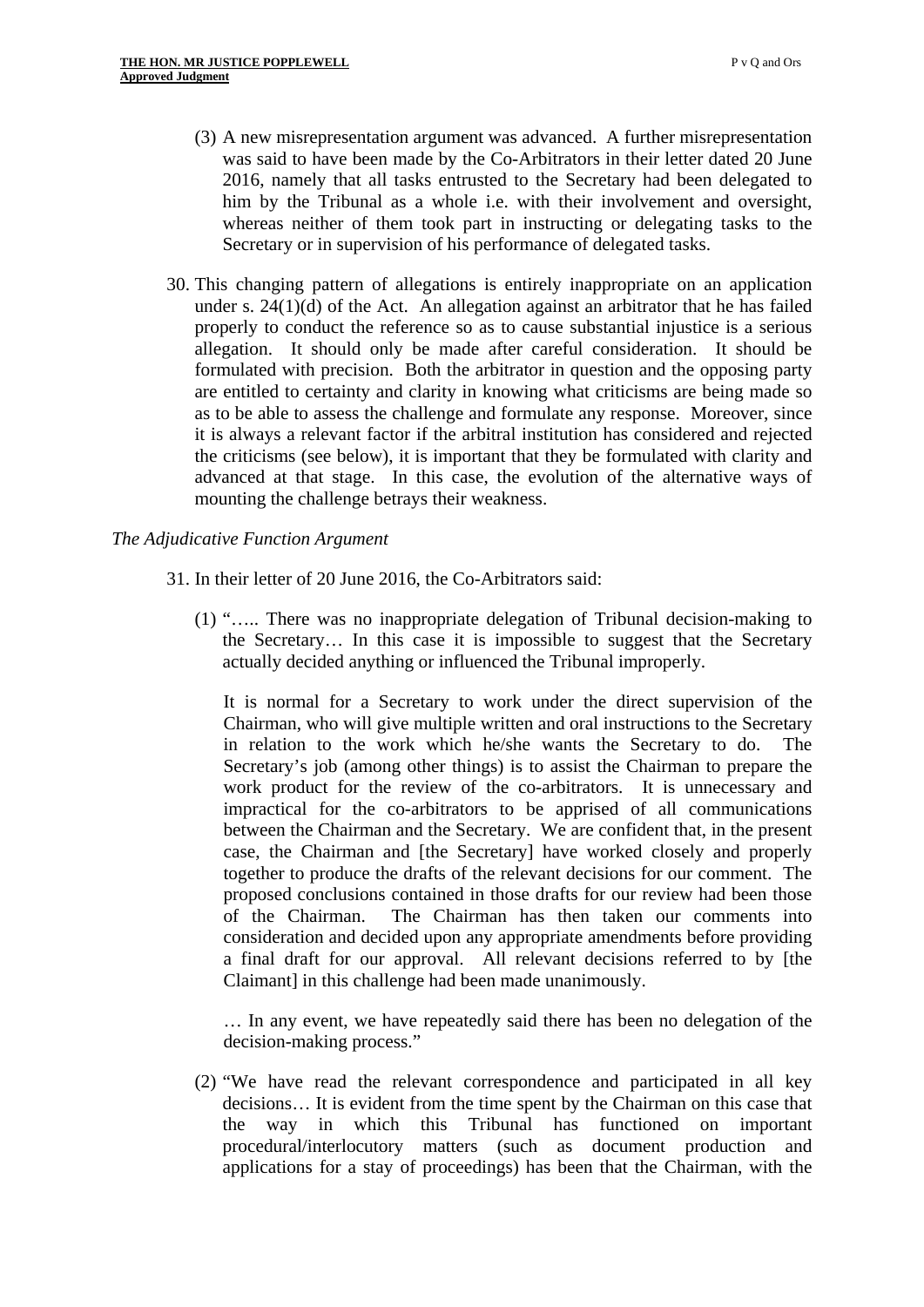assistance of the Secretary, has prepared a draft decision for our review. Having studied the relevant materials beforehand, including the submissions of the parties, we would then comment on the draft and review any subsequent drafts incorporating our suggested amendments. As expected, neither coarbitrator was involved in the substantive drafting of the final decisions. This is, in our experience, standard procedure which is both expeditious and cost efficient."

- (3) In relation to the Record Sharing Decision:
	- (a) "[The First Defendant] requested an order from the Tribunal to share the LCIA record with the [other arbitral] Tribunal... Further correspondence was received ... with an email from the Tribunal ... and further correspondence …. The Tribunal's decision was issued. ...

We can confirm that, at the time, we read the party correspondence and considered the issues which arose in that connection. A draft was provided to us by the Chairman of the proposed decision. We read and approved the draft decision before it was issued and we were both in full agreement with the contents of that decision. The decision was six pages long and did not contain issues that were controversial, as the parties had agreed on most of the issues and a decision on the issues still in dispute was deferred to a later date."

- (b) The letter then went on to identify that the Second Defendant had spent a total of 3 hours in relation to the decision. The times spent by others in respect of that decision were 1½ hours by the Third Defendant, 9 hours by the Secretary, and 8½ hours by the Chairman.
- (4) As to the Second Stay Decision:
	- (a) "We confirm that we read the parties' correspondence and submissions on this issue and reviewed the draft decision thoroughly before it was issued. This was a short decision, prepared once again by the Chairman with the assistance of the Secretary and sent to us for our approval. We were in full agreement with the reasoning and the outcome contained in this Decision."
	- (b) The letter identified the time spent by the Second Defendant in relation to the Decision as having been 2 hours. The time spent by others was 4¾ hours by the Third Defendant, 10 hours by the Chairman, and 14 hours by the Secretary.
- (5) In relation to the Second Document Production Decision:

"We confirm that we read the parties' correspondence and submissions and participated in internal tribunal discussions on relevant matters (both before and after the draft decision was produced).

Each of us were sent and reviewed three drafts of the Decision before it was issued and read the transcript of the telephone hearing conducted by the Chairman with the parties.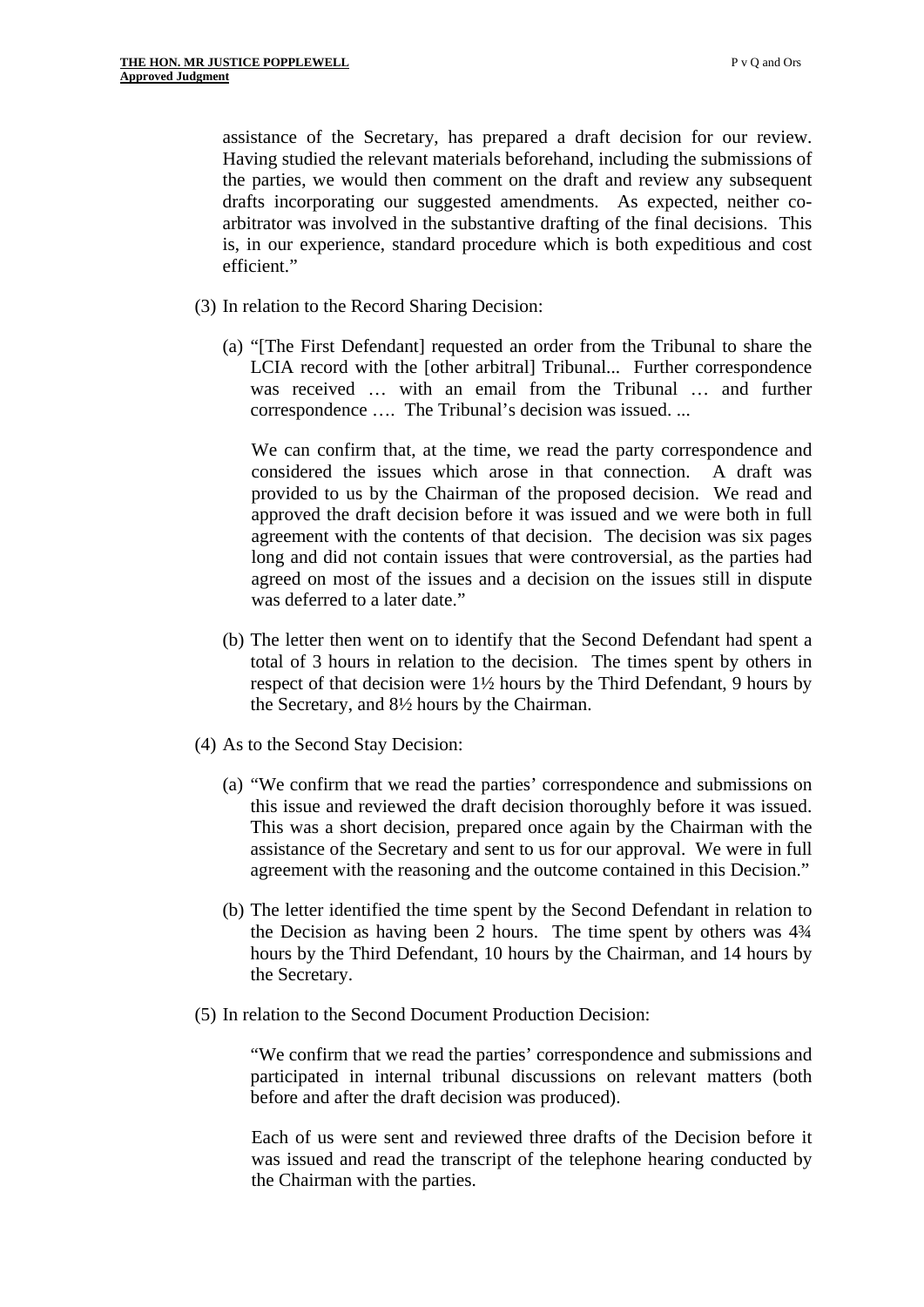contained summaries of the parties' positions on the various applications. In relation to the sections which contained substantive reasoning and the Although this was a 65 page decision, a large proportion of the document Tribunal's decision on the requested documents, we note that there was much repetition – given that the same reasoning was essentially applied to several categories of similar documents. Contrary to [the Claimant's] suggestion … we consider it reasonable to have reviewed the final draft (being the third draft we had been sent) in one hour."

- 32. The 11 July 2016 letter from the Co-Arbitrators included the following:
	- (1) "[The Claimant] repeatedly alleges that the Co-Arbitrators "rubber stamped" the proposed draft. This is a patently wrong characterisation, as has been made plain in our earlier Submissions. We confirm that we both carefully examined the draft Rulings before deciding to assent to them and did not "rubber stamp" the draft. We had read the relevant papers, and had formed a preliminary view of the merits of the applications before the Chairman sent us his draft rulings. As to the … Second Decision on Document Production,… comprised of… 68 pages, … we commented on the first draft received and subsequent drafts were exchanged and commented upon by us until we received a final draft, which we approved. Generally, and more broadly, the Chairman's drafts accorded with our views on the merits of the issues they addressed, and his skill and experience in drafting Rulings resulted in our often having little (if anything) to criticize or seek to amend significantly. In short, we emphatically affirmed his conclusions as expressed in his drafts after having considered the matters ourselves. Being of one mind with the Chairman clearly does not equate to "rubber stamping"."
	- (2) "[The Claimant] argues here that "The Tribunal Secretary's substantial influence is further confirmed by the little time that the co-arbitrators spent on reviewing the decision". This is plainly a *non sequitur.* If the drafts had been drafted solely by the Chairman, we would most likely have spent exactly the same amount of time on reviewing the drafts and commenting on them. Our only responsibility was to study the work product placed before us by the Chairman and to respond with our views, having studied the relevant papers, listened to the oral arguments (in the case of the First Stay Application) and read the transcripts of the oral arguments (in the case of the Second Decision on Document Production). All we were concerned with was whether the Chairman's draft expressed our own views on the outcome of the application to our satisfaction. So long as we had (in our own estimation) spent enough time on reviewing the relevant papers to form a clear view on the desired outcome, all we needed to do was to check that the Chairman was on the same page as us, and that his drafts accorded with our views on how the application in question should be disposed of, and why."

"…We also confirm that the draft sent to us was the Chairman's draft decision, regardless of whether the Secretary assisted in drafting duties. It was then our task to independently examine the draft and decide whether to agree to it or to offer amendments (or alternative conclusions) based on our prior reading of the parties' submissions…. The precise point is whether all three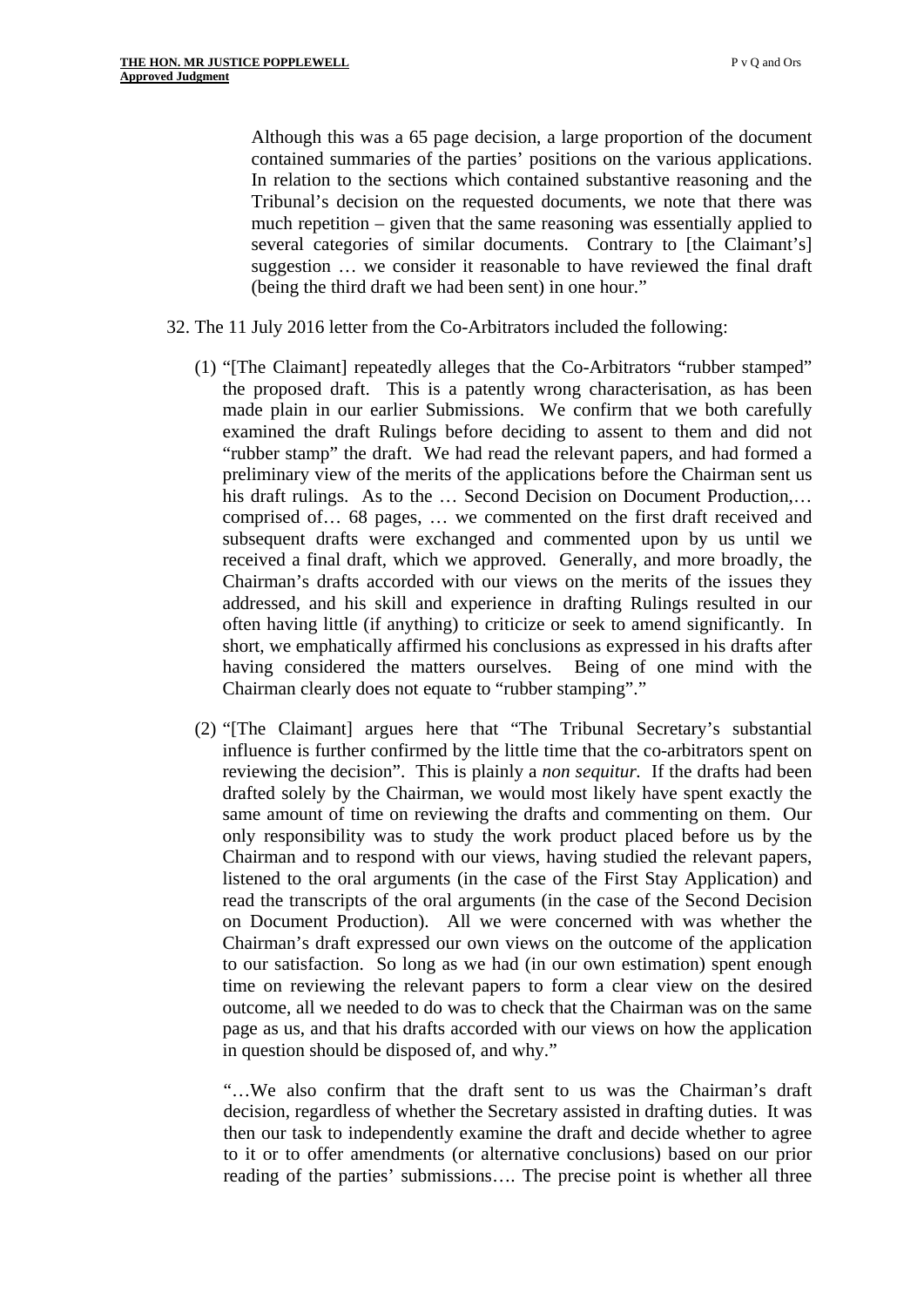the Chairman, with the assistance of the Secretary, and agreed with the draft. This is what happened." members of the Tribunal had examined for themselves the draft prepared by

- (3) "[The Claimant] contends that "the time records of the wing members indicate that they cannot have formed any form of *independent review* (emphasis added) of the matters in issue and as such were simply "rubber stamping" the decisions of [the Secretary]". This begs the question of what is meant by an "independent review" by [the Co-Arbitrators]. [The Claimant] does not explain why the reviews [the Co-Arbitrators] conducted were not "independent". .... In short the fact that we:
	- (a) appreciated the Chairman's wisdom and experience in articulating what to the three of us were the appropriate decisions to make in respect of the three applications placed before us; and
	- (b) fully agreed with his conclusions,

does not make us any the less independent."

- (4) "This is the last point directed against the wing arbitrators, where [the Claimant] complains we breached our duty not to delegate by:
	- (a) not sufficiently participating in the decision making process; and
	- (b) allowing the Tribunal Secretary to exercise substantial influence over the decision.

We have in our previous Submissions explained why we did not delegate our essential decision making duties to [the Secretary]… we have in those Submissions …explained why we have sufficiently participated in the decision making process.

We now respond to the charge of allowing the Tribunal Secretary to exercise substantial influence over the decision. We do not accept that [the Secretary] "exercised substantial influence over the decision". We believed that, while [the Secretary] would have provided assistance to the Chairman in the draft rulings and orders, those drafts had been painstakingly worked out by the Chairman, who would have been ultimately responsible for every word of the drafts. In other words, we considered the drafts as the Chairman's drafts, reflecting his personal view of the substance and wording of each ruling or order, regardless of whatever assistance he may have received. Accordingly while we did ultimately exercise our own independent judgement on each draft ruling or order, we dealt with the various drafts on the basis that these were the Chairman's views, and not those of [the Secretary]."

33. There can be no valid criticism of the manner in which the Co-Arbitrators went about discharging their adjudicatory functions in the way articulated in their letters. When dealing with procedural or interlocutory decisions it is entirely proper for co-arbitrators to consider submissions, leave it to the Chairman to prepare a draft of a decision, consider the draft, and approve it or discuss revisions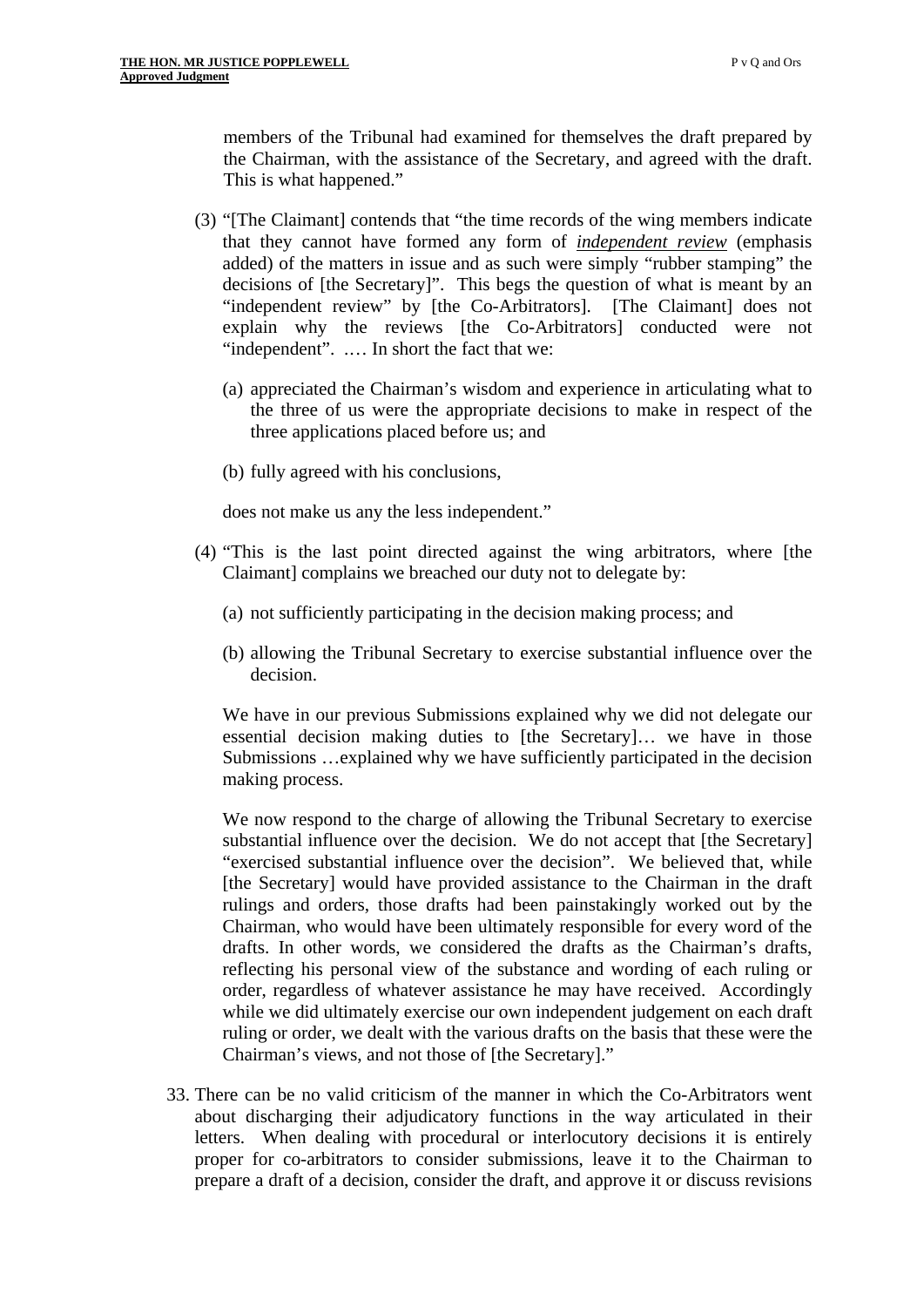to it as appropriate. Such an approach ensures that the decision reflects the views of all three members whilst avoiding unnecessary delay or expense on procedural matters, as the tribunal is bound to seek to do pursuant to s. 33(1)(b) of the Act. It is the way in which international arbitration panels commonly function and is in keeping with the way in which multi-member judicial tribunals function as well. The LCIA Division, comprising three experienced arbitrators, held that the manner in which the Tribunal worked in this case was "entirely in keeping with the way in which arbitral tribunals function" (paragraph 287).

- 34. Article 14.3 of the LCIA Rules entitles the co-arbitrators to delegate to the chairman authority to make procedural rulings alone. Although the Co-Arbitrators did not in fact do so in respect of the three Decisions, the parties would have no cause for complaint had the Chairman dealt with them without any involvement by the Co-Arbitrators. Where parties have agreed that the chairman may make interlocutory decisions alone, as they have by subscribing to LCIA arbitration in accordance with the LCIA Rules, they have clearly also agreed that the chairman may take the lead in proposing to the co-arbitrators a draft decision for their consideration.
- 35. The Co-Arbitrators' observations to the LCIA Division, the honesty of which are not challenged, are to the effect that they spent sufficient time to understand the arguments and gave proper and adequate consideration to the submissions of the parties and the drafts provided by the Chairman. That ought to have been an end to the matter, as Flaux J, as he then was, observed in *Sonatrach v Statoil Natural Gas LLC* [2014] 1 CLC 473 at [49], another case dealing with an allegation of improper delegation to a tribunal secretary, which was expressly refuted by the tribunal.
- 36. The only basis put forward for doubting what the Co-Arbitrators have said about the sufficiency of their deliberations is the Claimant's reliance on the time spent by them. In fact, however, when the nature of the Decisions is taken into account, it is apparent that the time spent by the Co-Arbitrators was clearly sufficient for them to have discharged their functions appropriately.
- 37. By the time the Record Sharing Decision came to be made, the Claimant had abandoned its objection to sharing the LCIA record with the other tribunal and had agreed to do so; accordingly, the overwhelming majority of the parties' arguments had become irrelevant. The only issue was whether witness statements and documents provided to the Claimant on a confidential basis should be excluded from the material shared with the other tribunal. The Tribunal decided to defer deciding that question until the Claimant had identified the relevant statements/documents and further submissions had been made. The Record Sharing Decision therefore was a short decision (of 6 pages) which did not resolve controversial issues, but contained an order reflecting the agreement between the First Defendant and the Claimant and gave directions for resolution of the outstanding issue relating to confidential material. The time spent by the Third Defendant (1½ hours) and by the Second Defendant (3 hours) was more than sufficient.
- 38. The Second Stay Decision arose out of the Claimant's renewed application to stay proceedings in light of the pending claim brought by the Claimant (to which the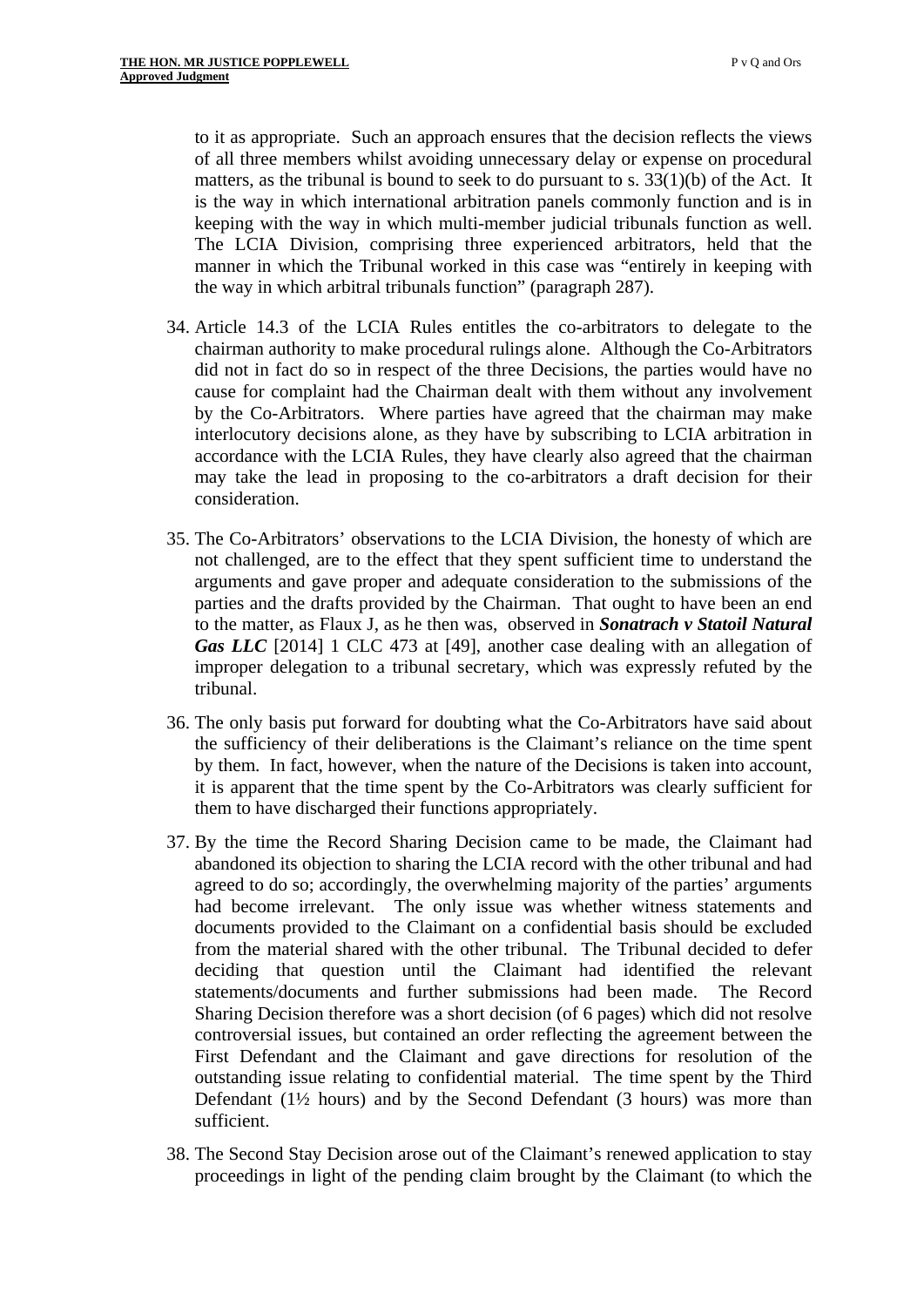First Defendant is not a party) before the other Tribunal. The Second Stay Decision must therefore be seen in light of the fact that the Tribunal had already carefully considered the interaction of the LCIA arbitration and the other arbitration and the relevant principles in their first stay decision, in respect of which the Claimant does not suggest that the Co-Arbitrators failed properly to participate. The renewed application essentially repeated the Claimant's first application, but argued that a stay had become appropriate because of procedural developments in the other arbitration. The Second Stay Decision was a short decision (the analysis runs to about three pages) in which all the Tribunal had to consider was whether, in light of the principles previously identified, the procedural developments in the other arbitration proceedings – which were not controversial as a matter of fact – constituted a significant change of circumstances which now justified a stay. The Co-Arbitrators have explained that they reviewed the draft decision and fully agreed with it. Again, the time spent by the Third Defendant (4.75 hours) and by the Second Defendant (2 hours) was more than sufficient.

- 39. The Second Document Production Decision concerned questions of the Claimant's compliance with particular aspects of the first decision on production of documents. The Tribunal was familiar with the issues relating to document production from that earlier decision, and had, for example, already concluded as a matter of principle that (notwithstanding its opposition) the Claimant should be required to make a good faith effort to obtain and produce documents held by third parties. Although the Second Document Production Decision is relatively long (64 pages), the majority of the text consists of summaries of the relevant issues, the First Defendant's arguments and then the Claimant's arguments. Moreover, as the Co-Arbitrators have observed, a significant part of the reasoning was repetitive because the same decision was used for several categories: this is because, for many of the categories of documents in issue, the Tribunal decided to apply a general ruling which required certification of the efforts used to obtain those documents. The Second Defendant and the Third Defendant and spent a significant amount of time on this decision (10 hours and 13.5 hours respectively, which expressly included, for each of them, time for reviewing the submissions, the transcript of the oral hearing and the draft decision). There is no proper basis to conclude that that time was insufficient to consider the issues and review the Chairman's draft decision.
- 40. I have reached this conclusion, without real hesitation, with the benefit of my own experience of litigation and arbitration. More important, however, is the conclusion reached by the LCIA Division which was satisfied that *"… the time spent by the co-arbitrators on each of these Decisions, whether categorised as procedural or evidentiary, was appropriate and proportionate given the obligation placed on them by Article 10.2 of the LCIA Rules to use reasonable diligence but to avoid unnecessary delay and expense" and that "… the number of hours spent corresponds with the specific nature of the Decisions"* (paragraphs 286-287 of its Decision).
- 41. This Court should be very slow to differ from the view of the LCIA Division. The LCIA Division was the parties' chosen forum for resolution of the question in issue. It had considerable experience and was well placed to judge how much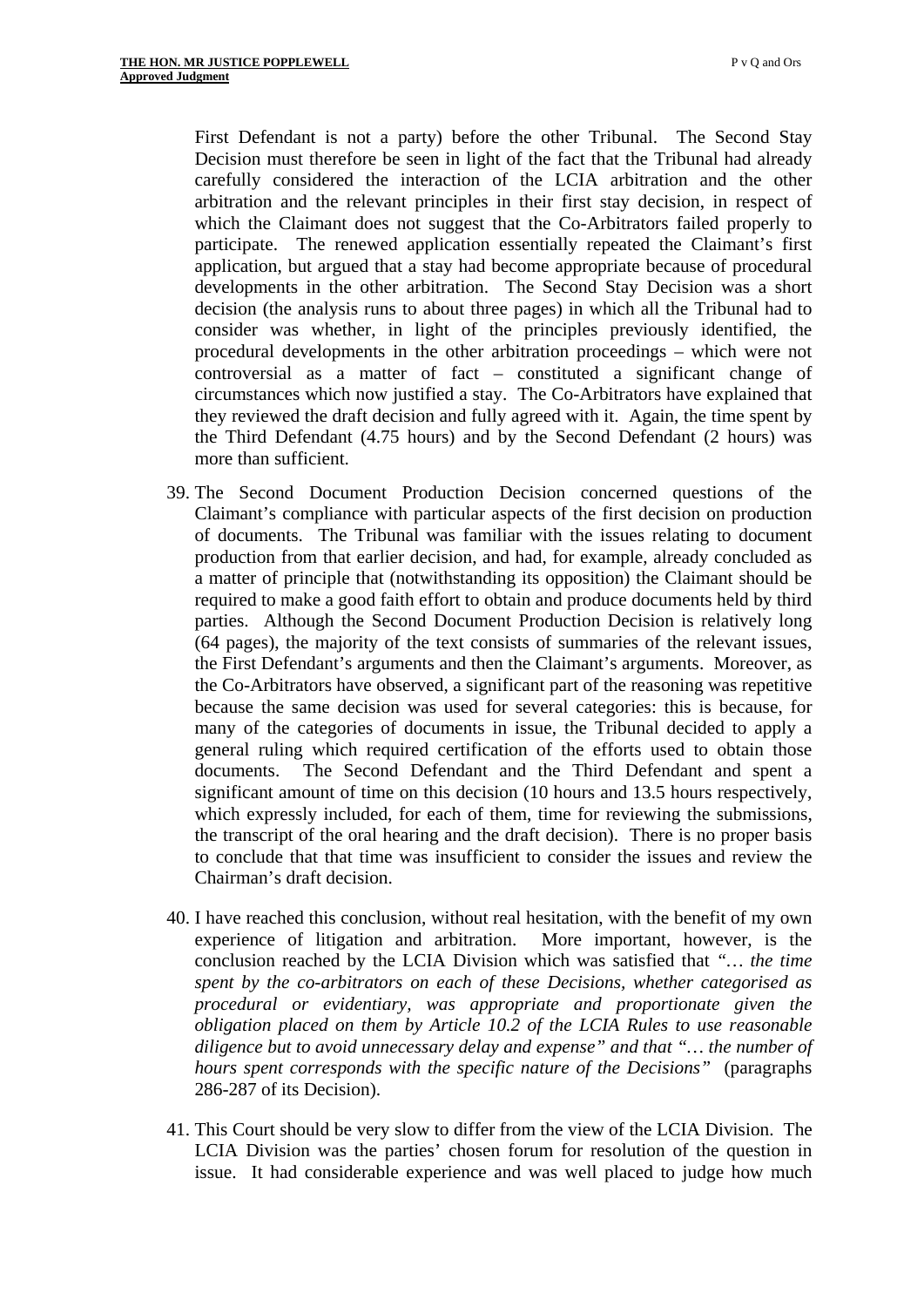time would be required for a co-arbitrator properly to consider interlocutory issues of this type. Moreover, the Report on the Arbitration Bill by the Departmental Advisory Committee of February 1996 ("the DAC Report") states at paragraph 107:

"We have also made the exhaustion of any arbitral process for challenging an arbitrator a pre-condition of the right to apply to the Court. Again it would be a very rare case indeed where the Court will remove an arbitrator notwithstanding that that process has reached a different conclusion."

42. For all these reasons there is no merit in the Adjudicative Function Argument, quite apart from the issue of substantial injustice which I address below.

#### *The Indirect Delegation Argument*

- 43. There are a number of reasons why the Indirect Delegation Argument is misconceived.
- 44. First, it is logically incoherent. It starts from the premise that the Co-Arbitrators delegated some part of their adjudicative functions to the Chairman by entrusting the Chairman with the task of preparing drafts of the Decisions for their consideration. They did no such thing. They delegated to the Chairman that task in fulfilment of their own adjudicatory functions and responsibilities, not in delegation of them. They retained their own adjudicatory responsibilities, and fulfilled them as I have explained above. There was no part of the Co-Arbitrators' own adjudicatory responsibility which was delegated to the Chairman or which could have been sub-delegated by the Chairman to the Secretary.
- 45. Secondly, the Claimant's case is based on the remarkable proposition that legitimate reliance by the Co-Arbitrators on the Chairman to prepare first drafts of interlocutory decisions for their review becomes illegitimate, and justifies sanction by removal of the Co-Arbitrators if, in fact, the Chairman himself has improperly delegated functions or tasks to the Secretary and irrespective of the Co-Arbitrators' state of knowledge. Unsurprisingly this argument is unsound as a matter of law. Section  $24(1)(d)$  requires that "he" – that is, "the arbitrator" whom it is sought to remove – has failed properly to conduct the proceedings. If a coarbitrator performs his own functions in an entirely conventional and proper manner, he does not fail properly to conduct the proceedings merely because another member has not performed their functions properly. Similarly, his conduct cannot have caused substantial injustice. Section 24 cannot sensibly be construed to allow such a serious intervention in the arbitration, and serious sanction against an arbitrator, who has, himself, done nothing wrong.
- 46. Thirdly, there is in this case no basis for concluding that the Chairman's use of the Secretary in relation to the three Decisions involved delegating to the Secretary any adjudicative functions or responsibilities, or was in any way inappropriate.
- 47. The Tribunal explained the role of the Secretary in this case in its letter of 8 April in the following terms: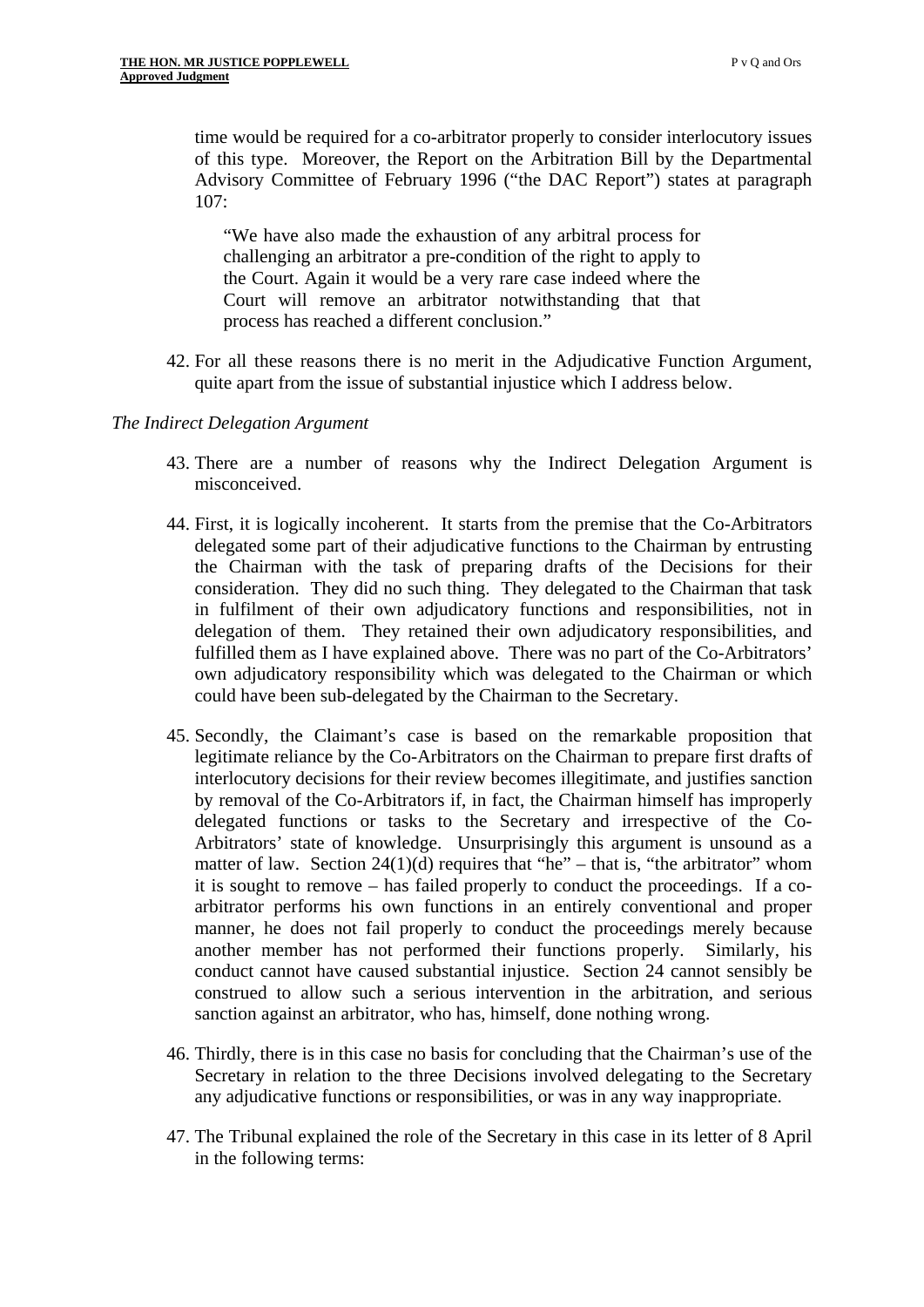"First, for the avoidance of any doubt, neither the Tribunal nor any of its members has "delegated" any function to the Tribunal Secretary. The Tribunal Secretary operates, and from the time of his appointment with the agreement of the Parties has operated, as circumscribed by the LCIA's "Notes for Arbitrators" (paragraphs 68-73), the LCIA website's "What is the LCIA's position on the appointment of Secretaries to Tribunals?" and the "Young ICCA Guide on Arbitral Secretaries" (Article 3 ("The Role of the Arbitral Secretary")). Thus the Tribunal Secretary has assisted the Tribunal "with the internal management of the case" and has engaged in such matters as organising papers for the Tribunal, highlighting relevant legal authorities, maintaining factual chronologies, preparing drafts of orders and correspondence for consideration by the Tribunal, and sending correspondence on behalf of the Tribunal. Therefore there has been no occasion for any of the members of the Tribunal to have "passed [communications] between [them] in connection with the role of and the tasks delegated to [the Secretary] in this arbitration," and in fact none exist. As the three members of this Tribunal reside… [around the globe], all three of whom travel frequently around the world for hearings and other professional engagements, the Tribunal Secretary necessarily must spend a proportionately large amount of time relative to that spent by the Tribunal members, which results in maximum efficiency of the proceedings and overall lower total cost to the Parties."

- 48. The Chairman described the working practices he had adopted in this case in paragraphs 3.6 and 3.7 of the written observations of 20 June 2016. He explained that he supervised the work of the Secretary and that anything drafted by the Secretary would not be circulated before he had commented on, edited and adopted it as his own document.
- 49. In relation to the Misdirected Email, the Chairman explained the position in the letter dated 8 April 2016 sent on behalf of the Tribunal, as follows:

"For the sake of completeness however and in order to dispel the "confusion" experienced by [the Claimant's] counsel, it is appropriate to note that the request by the Tribunal Chairman to the Tribunal Secretary encompassed in the misdirected e-mail of 23 March 2016 had been intended simply to elicit from him, on behalf of the Tribunal, a response as to the status of outstanding issues relating to the Tribunal's First, Second and Third decisions on Document Production based on the letter of [the Claimant's] counsel dated 22 March 2016."

50. The LCIA Rules provide at Article 14.2 that unless otherwise agreed by the parties under Article 14.1, the Tribunal shall have the widest discretion to discharge its duties permitted by the applicable law. The parties agreed to the appointment by the Chairman of the Secretary as a tribunal secretary. They did not seek to place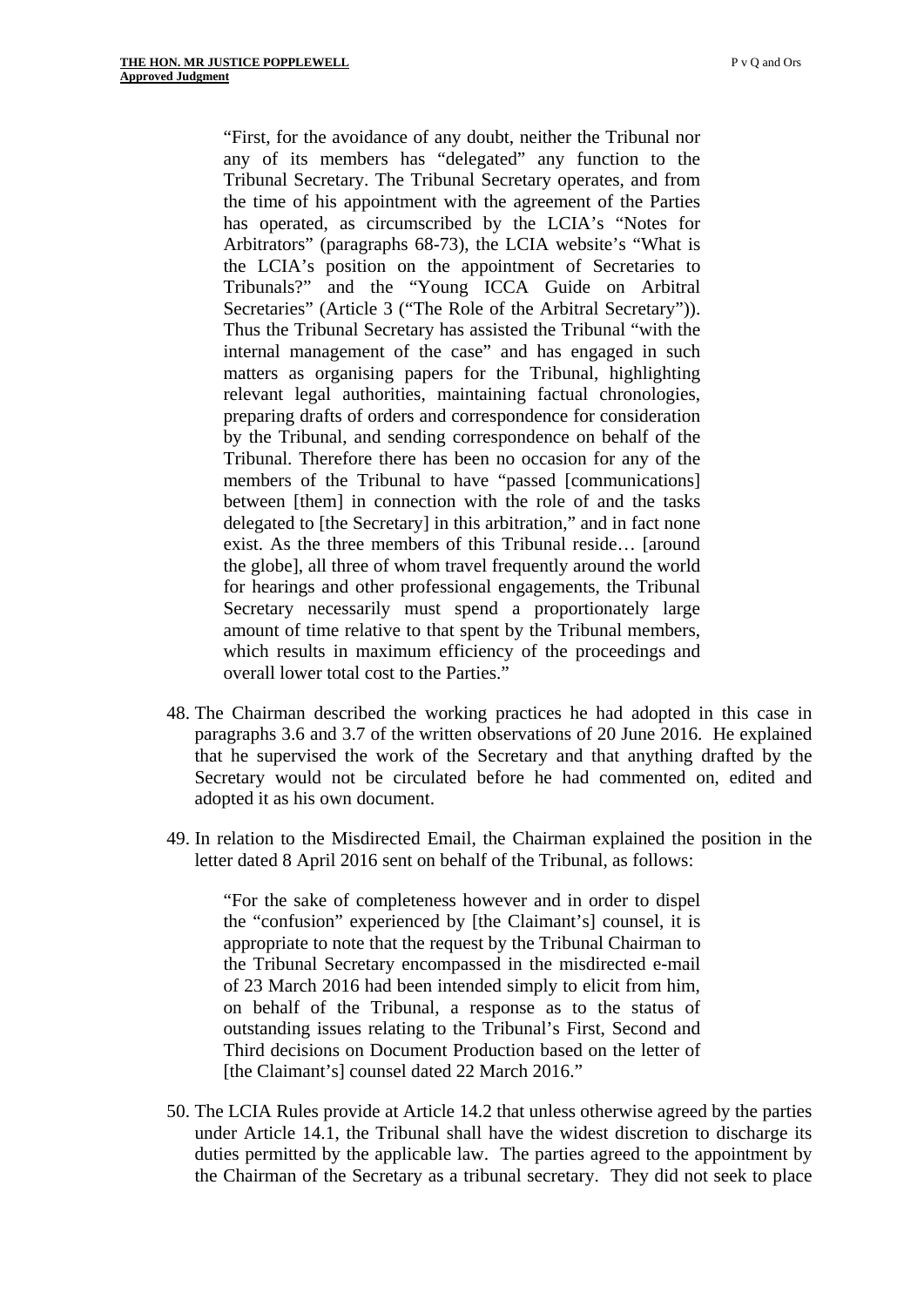any constraints upon the tasks and functions which he might perform so as to assist the Tribunal. There was no agreement as to the limits of his permitted involvement in the process.

- 51. A number of sources indicate a divergence of views amongst practitioners and commentators as to the appropriate use of tribunal secretaries.
- 52. The LCIA's "Notes for Arbitrators" were published on 29 June 2015Paragraph 2 of the Introduction states that they are:

"…..by no means intended to provide an exhaustive list of "*best practices"* in the conduct of arbitration, nor do [they] supplant or interpret the LCIA Rules. Rather [they] highlight the broad principles by which Arbitral tribunals should be guided in the conduct of LCIA arbitrations."

53. Section 8 comprises paragraphs 68 to 73 which include the following:

## "8. SECRETARIES TO TRIBUNALS

68. Subject to the express written agreement of the parties, an Arbitral Tribunal may, if it considers it appropriate in a particular case, appoint a tribunal secretary to assist it with the internal management of the case.

69. The duties of the tribunal secretary should, however, neither conflict with those for which the parties have contracted with the LCIA, nor constitute any delegation of the Arbitral Tribunal's authority.

70. The LCIA Secretariat will deal with all matters required of it under the LCIA Rules; will provide any reminders that may be required on the procedural timetable; and will, if requested, finalise arrangements for hearing venues, transcripts and so on.

71. Tribunal secretaries should therefore, confine their activities to such matters as organising papers for the Arbitral Tribunal, highlighting relevant legal authorities, maintaining factual chronologies, reserving hearing rooms, and sending correspondence on behalf of the Arbitral Tribunal."

54. On the LCIA's website under Frequently Asked Questions there is a slightly different formulation:

"The LCIA will provide the Tribunal and the parties with the administrative support that they require.

However, the LCIA has no objection, in principle, to the appointment of a Secretary or to the Tribunal, provided that the parties agree, and subject to the usual conflicts checks.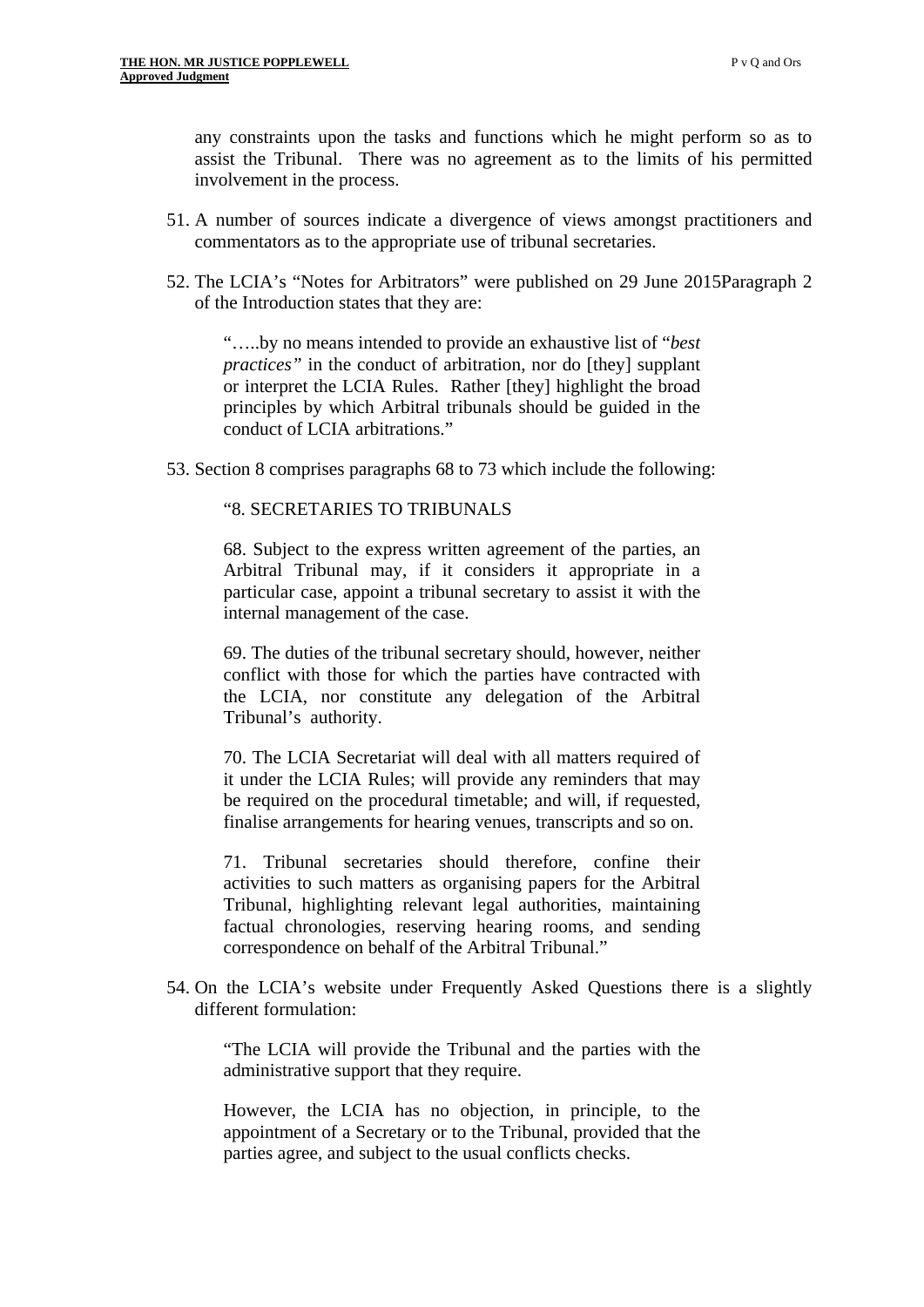The duties of the administrative secretary should neither conflict with those for which the parties are paying the LCIA Secretariat, nor constitute any delegation of the Tribunal's authority. Whilst the LCIA is prepared to liaise with the Secretary on administrative matters, the LCIA Secretariat will finalise arrangements for hearing venues, transcripts and so on; provide any reminders that may be required on the procedural timetable; and deal with all matters required of it under the LCIA Rules.

Administrative secretaries should, therefore, confine their activities to such matters as organising papers for the Tribunal, highlighting relevant legal authorities maintaining factual chronologies keeping the Tribunal s time sheets and so forth."

- 55. As the expressions "such matters as" and "and so forth" make clear, the guidance is intended to be illustrative but not exhaustive of the tasks which are to be entrusted to a tribunal secretary.
- 56. In 2014 the International Council for Commercial Arbitration published a report under the title Young ICCA Guide on Arbitral Secretaries ("the Young ICCA Guide"). It was compiled by authors with collective experience of acting as tribunal secretary in over 90 arbitrations. They took account of a survey in 2012 sent to a cross section of international arbitration practitioners, users and providers, and a second more focussed survey of about 100 practitioners in 2013. 95% of the 2012 survey respondents supported the use of arbitral secretaries, but, as the foreword recorded, the major area of disagreement amongst responses to both surveys lay in the nature of the tasks properly assigned to arbitral secretaries. In the 2012 Survey, 38.7% of respondents were in favour of the secretary analysing the parties' submissions; 45.2% in favour of the role including drafting parts of the award; 60.2% favouring the secretary drafting procedural orders; and 68.8% in favour of the secretary performing legal research for the tribunal. In the 2013 survey results only 16.5% were in favour of the secretary participating in the tribunal's deliberations, with 83.5% against.
- 57. The recommendations of the authors of the Young ICCA Guide were set out under the heading "Best practices for the Appointment and Use of Arbitral Secretaries". Article 1 provided:

"Article 1. General Principles on the Appointment and Use of Arbitral Secretaries

(1) An arbitral secretary should be appointed to support an arbitral tribunal where it considers that such appointment will assist it in resolving the dispute effectively and efficiently.

(2) An arbitral secretary should only be appointed with the knowledge and consent of the parties.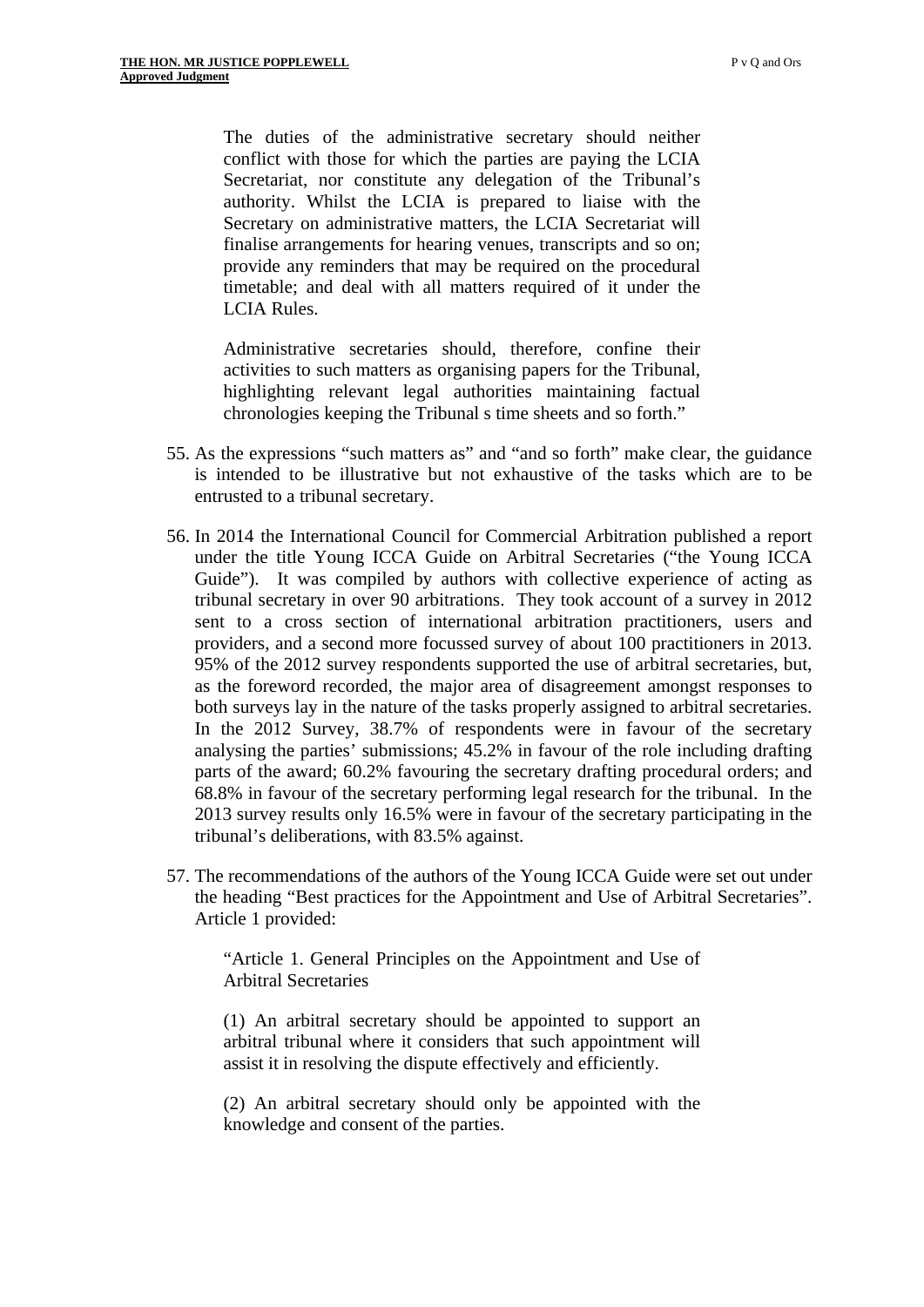(3) An arbitral tribunal should notify the parties of its intention to appoint an arbitral secretary at its earliest convenience.

(4) It shall be the responsibility of each arbitrator not to delegate any part of his or her personal mandate to any other person, including an arbitral secretary.

(5) It shall be the responsibility of the arbitral tribunal to appropriately select and supervise the arbitral secretary.

(6) Where an arbitration is proceeding under institutional arbitration rules, any rules and policies of the institution relating to arbitral secretaries shall apply."

58. The commentary to Article 1(5) provided:

"Although there may be a risk of a "dilution in mandate" when appointing an arbitral secretary, the Task Force considers the fact that 95.0% of 2012 Survey respondents supported the use of arbitral secretaries as showing that there is significant acceptance within the arbitration community that this risk is outweighed by the benefits inherent in the use of arbitral secretaries. In order to minimize that risk, however, arbitral tribunals must ensure that they maintain tight control over the tasks entrusted to the arbitral secretary and provide close oversight of the arbitral secretary's responsibilities. While 55.2% of 2012 Survey respondents indicated that the arbitral secretary is controlled by the chairperson, the remaining 44.8% indicated that the entire arbitral tribunal is in control of the arbitral secretary. The Task Force believes that, while it is common practice for the arbitral secretary to be selected from the chairperson's law firm or organization, the benefits associated with the use of an arbitral secretary would be furthered if he or she was controlled by, and tasked with supporting, the arbitral tribunal as a whole."

59. Article 3 provided

"Article 3. Role of the Arbitral Secretary

(1) With appropriate direction and supervision by the arbitral tribunal, an arbitral secretary's role may legitimately go beyond the purely administrative.

(2) On this basis, the arbitral secretary's tasks may involve all or some of the following:

(a) Undertaking administrative matters as necessary in the absence of an institution;

(b) Communicating with the arbitral institution and parties;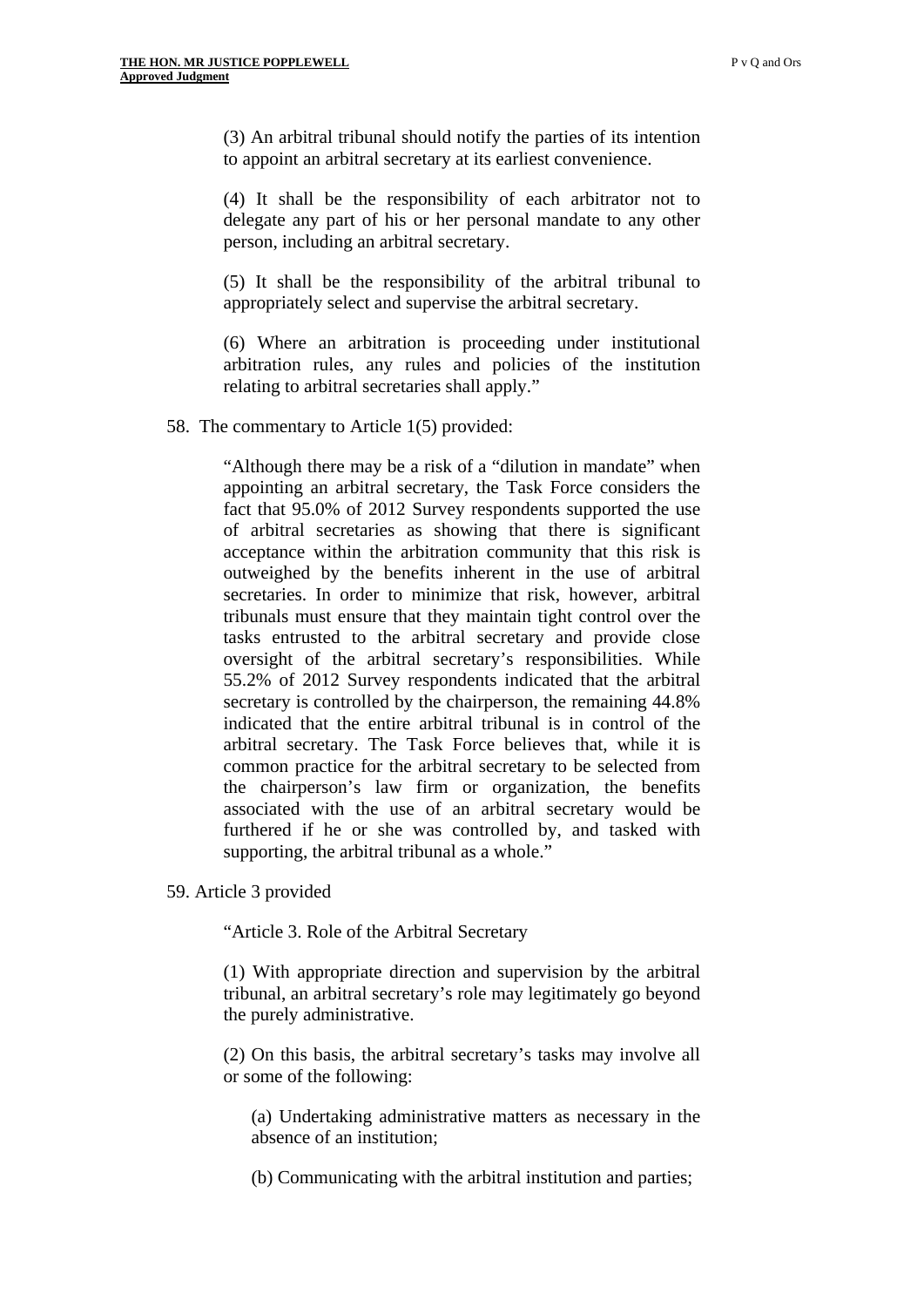(c) Organizing meetings and hearings with the parties;

(d) Handling and organizing correspondence, submissions and evidence on behalf of the arbitral tribunal;

(e) Researching questions of law;

(f) Researching discrete questions relating to factual evidence and witness testimony;

(g) Drafting procedural orders and similar documents;

(h) Reviewing the parties' submissions and evidence, and drafting factual chronologies and memoranda summarizing the parties' submissions and evidence;

(i) Attending the arbitral tribunal's deliberations; and

(j) Drafting appropriate parts of the award".

60. The Commentary to Article 3 provided:

"Article 3(1):

In practice, many arbitrators responsibly make full use of arbitral secretaries, beyond the purely administrative sphere, to help them in the discharge of their functions. Indeed, to ensure that the maximum benefit is derived from the appointment of an arbitral secretary, the responsibilities entrusted to the arbitral secretary must go beyond the purely administrative. To limit the arbitral secretary's role in supporting the arbitral tribunal to administrative matters only would largely eliminate the gains in efficiency sought through the appointment of a secretary. In order to minimize the risk of diluting the arbitrators' personal mandate, however, tribunals must closely instruct and supervise the arbitral secretary. Ultimately, it should be left to the discretion of the tribunal to determine what duties and responsibilities can appropriately be entrusted to the arbitral secretary, taking into account the circumstances of the case and the arbitral secretary's level of experience and expertise. If an arbitrator exercises poor judgment in determining what tasks to assign to the arbitral secretary, it reflects badly on the institution of arbitral secretaries.

Article 3(2):

This article sets out those tasks that may reasonably be undertaken by the arbitral secretary (subject to the caveats set out in relation to Article 3(1) above). This is not an exhaustive list and should be seen as a default list of responsibilities that is subject always to the preferences of the parties. If the parties so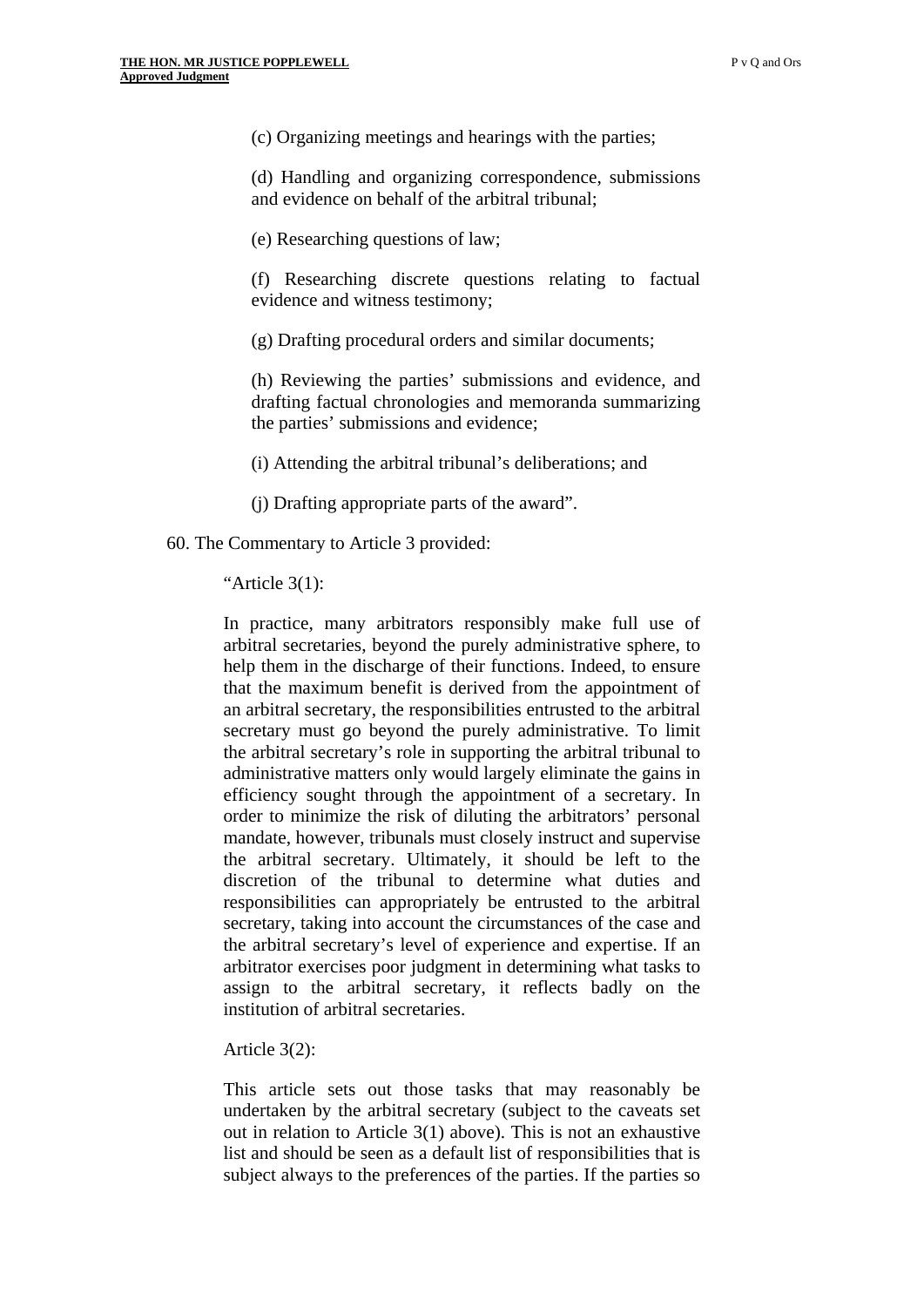desire, they may discuss with the arbitrator the scope of tasks and duties to be undertaken by the arbitral secretary at or prior to the time of his or her appointment."

- 61. As these recommendations recognise, they are directed to best practice and are not prescriptive, in the same way as the LCIA Notes. They do not form a single unified view of practitioners in general about the limits of a tribunal secretary's role.
- 62. The Federal Supreme Court of Switzerland held in a decision dated 21 May 2015 (4A\_709/2014) that the tasks of an administrative secretary could include a certain degree of assistance with respect to drafting the award, under the supervision and in accordance with the tribunal's instructions ("Elles n'excluent pas une certaine assistance dans la redaction de la sentence…").
- 63. In Gary B Born's book on *International Commercial Arbitration* (2014), described by Lord Mance in *Hashwani v Jivraj* [2011] 1 WLR 1872 at [77] as an authoritative work, the author observes:

"International Arbitrator's Obligation Not to Delegate Duties

An arbitrator's obligations include the duty not to delegate his or her responsibilities or tasks to third parties. This duty is widely reflected in ethical guidelines, national court decisions and commentary. Most fundamentally, an arbitrator cannot delegate the duty of deciding a case, attending hearings or deliberations, or evaluating the parties' submissions and evidence to others: these are the essence of the arbitrator's adjudicative function and they are personal, non-delegable duties.

It is nevertheless common for arbitrators to obtain a range of assistance in connection with the arbitral proceedings from third parties. Arbitrators obviously use clerical assistance, which can readily extend beyond typing, organizing files and the like, to dealing with administrative matters; these tasks will often be conducted either by secretarial or similar staff, but sometimes by junior lawyers or interns. As discussed below, in some instances arbitrators will appoint a "secretary" to assist the tribunal, being a younger lawyer (often from the presiding arbitrator's law firm).

…

A central premise of the role of the secretary is that he or she may not assume the tribunal's (or an arbitrator's) functions and may not influence the tribunal's decision. In the words of the ICC Secretariat's Note Concerning the Appointment of Administrative Secretaries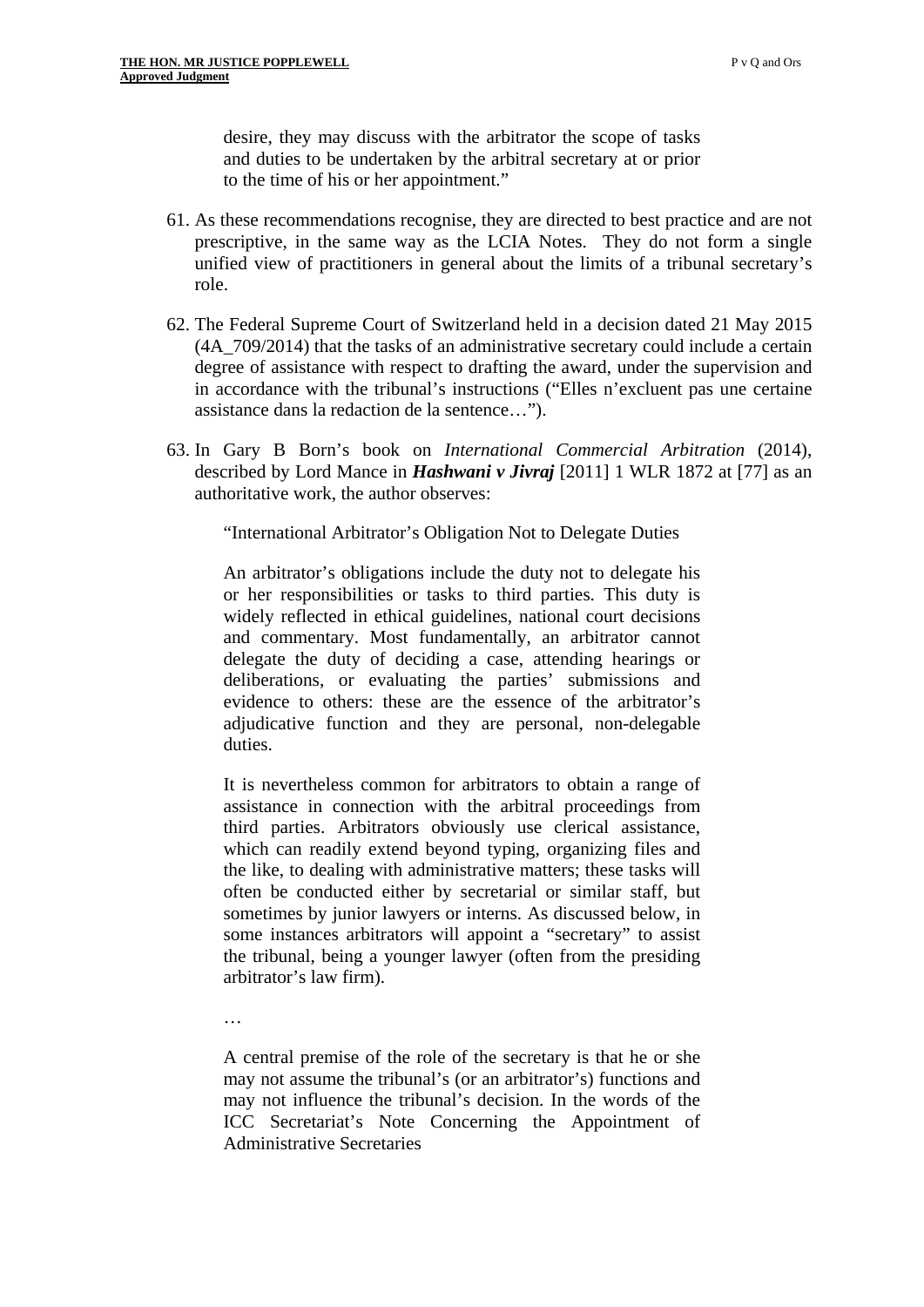"Under no circumstances may the Arbitral Tribunal delegate decision-making functions to an Administrative Secretary. Nor should the Arbitral Tribunal rely on the Administrative Secretary to perform any essential duties of an arbitrator."

Nevertheless, it is common practice for secretaries (or other junior lawyers) to conduct legal research for tribunals, to organize files and witness statements (sometimes going beyond merely administrative work) and sometimes to draft portions of awards. Obviously, the latter tasks can, if not carefully monitored and checked, risk inappropriately involving a secretary or other junior lawyer in the tribunal's deliberations or decision-making. Nevertheless, the better view is that there is no *per se* prohibition on secretaries or junior lawyers performing such tasks, provided that the members of the tribunal carefully review and make appropriate use of any preparatory work."

64. The conclusions of a 2006 report by joint committees of the New York City Bar Association (The American Review of International Arbitration 2006 Vol 17 No4) included the following passages:

"The role of the arbitrator is characterised by its *intuitu personae* nature. The appointment of a secretary may be reconciled with this fundamental principle so long as the arbitral tribunal exercises both close supervision of and has ultimate authority over the decision-making process." (p.586).

and

"There is concern that a secretary permitted substantial involvement may exercise undue influence over the arbitral tribunal and, as a result, affect the disposition. This concern is best addressed by disclosure, transparency and informed consent of the parties." (p.591).

- 65. Whatever the divergence of views amongst practitioners and commentators as to best practice, the critical yardstick for the purposes of s. 24 of the Act is that the use of a tribunal secretary must not involve any member of the tribunal abrogating or impairing his non-delegable and personal decision-making function. That function requires each member of the tribunal to bring his own personal and independent judgment to bear on the decision in question, taking account of the rival submissions of the parties; and to exercise reasonable diligence in going about discharging that function. What is required in practice will vary infinitely with the nature of the decision and the circumstances of each case.
- 66. The parties in this case have agreed to the use of a tribunal secretary, and his identity, and have conferred upon the tribunal, by the agreement reflected in Article 14.2 of the LCIA Rules, the widest possible discretion as to how to go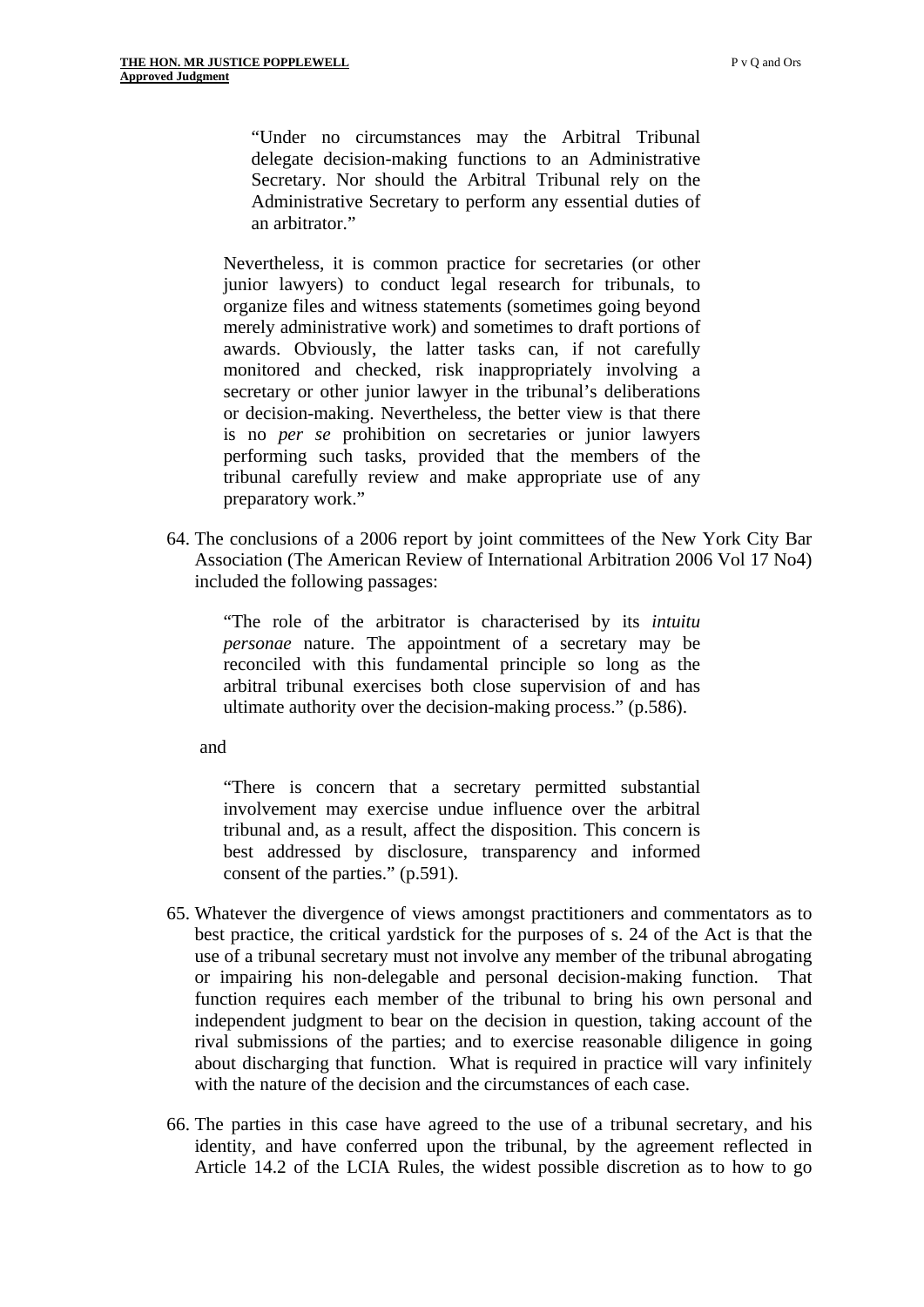about discharging their core decision-making responsibilities with the assistance of a tribunal secretary.

- 67. As I observed in my judgment on the disclosure application, performing the adjudicatory function is often an iterative process. There is nothing offensive per se to performance of that function in receiving the views of others, provided the adjudicator makes his own mind up by the exercise of independent judgment. A judge may be assisted by the views of a judicial assistant or law clerk, but that does not prevent him or her from reaching an independent judgment in accordance with the judicial function. An arbitrator who receives the views of a tribunal secretary does not thereby necessarily lose the ability to exercise full and independent judgement on the issue in question. When Mr Born treats as impermissible the delegation of "evaluating the parties' submissions or evidence" I anticipate that he is speaking of delegation of the function; it is not the case that the involvement of a secretary in such tasks as part of the overall process is of itself incompatible with the non-delegable duties of the tribunal. Process and function are not the same.
- 68. Nevertheless there is considerable and understandable anxiety in the international arbitration community that the use of tribunal secretaries risks them becoming, in effect, "fourth arbitrators". Care must be taken to ensure that the decision-making is indeed that of the tribunal members alone. The safest way to ensure that that is the case is for the secretary not to be tasked with anything which involves expressing a view on the substantive merits of an application or issue. If he is so tasked, there may arise a real danger of inappropriate influence over the decisionmaking process by the tribunal, which affects the latter's ability to reach an entirely independent minded judgment. The danger may be greater with arbitrators who have no judicial training or background, than with judges who are used to reaching entirely independent adjudicatory decisions with the benefit of law clerks or other junior judicial assistants. However the danger exists for all tribunals. Best practice is therefore to avoid involving a tribunal secretary in anything which could be characterised as expressing a view on the substance of that which the tribunal is called upon to decide. If the secretary's role is circumscribed in this way, the parties can have confidence that there is no risk of inappropriate influence on the personal and non-delegable decision-making function of the tribunal.
- 69. However a failure to follow best practice is not synonymous with failing properly to conduct proceedings within the meaning of s.  $24(1)(d)$  of the Act. Soliciting or receiving any views of any kind from a tribunal secretary on the substance of decisions does not of itself demonstrate a failure to discharge the arbitrator's personal duty to perform the decision-making function and responsibility himself. That is especially so where, as in this case, the relevant arbitrator is an experienced judge who is used to reaching independent decisions which are not inappropriately influenced by suggestions made by junior legal assistants.
- 70. Against that background, the conduct of the Chairman in relation to tasks performed by the Secretary in this case demonstrates no failure properly to conduct proceedings. In particular: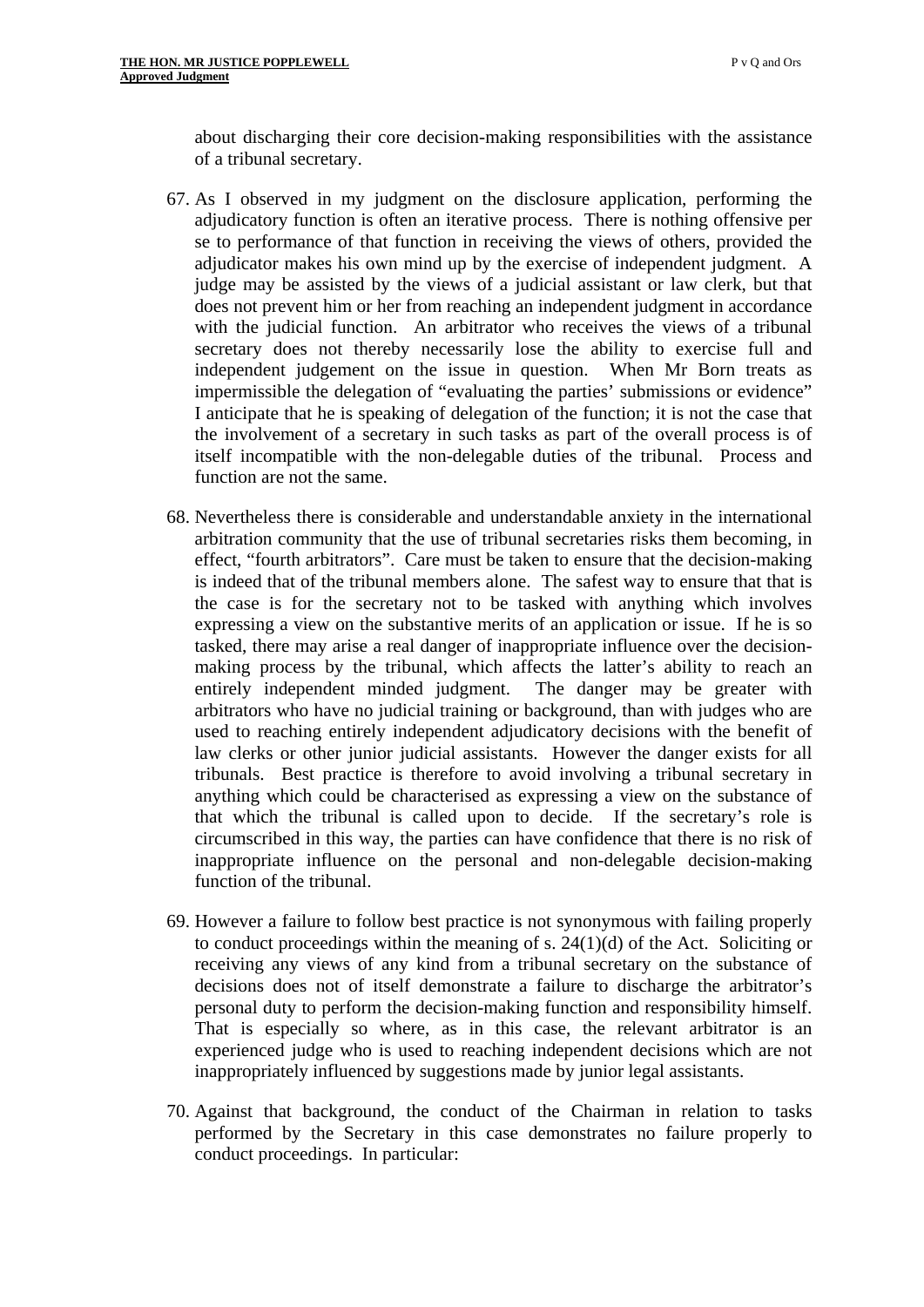- (1) The use of a tribunal secretary to analyse submissions and draft procedural orders is not an improper delegation of decision making functions, absent contrary agreement by the parties. Nor would it necessarily be such an improper delegation were the chairman to solicit or take account of the views of this arbitral secretary on the merits of these procedural decisions.
- (2) The account given by the Chairman of the use of the Secretary in relation to the Decisions is within the bounds of the proper and appropriate use of such a secretary. The Chairman explained in the letter of 20 June 2016 that for the first year of the reference the Secretary was employed as his "Legal Adviser" and they worked side by side in the same building. The Chairman's comment that he "*worked cheek by jowl"* with the Secretary does not, as the Claimant submitted, indicate any impropriety. It indicates careful supervision of the Secretary's work, not that the latter improperly participated in or influenced the decision-making process.
- (3) The Misdirected Email is not indicative of improper delegation. The explanation given by the Chairman that he was asking for a status update is one there is no reason to doubt, and would not involve any improper delegation. In any event, had the Chairman been asking the Secretary's view on the merits of the submission, it cannot be inferred (and the Chairman has denied) that he thereby surrendered any part of his own decision-making role.
- (4) The number of hours worked by the Chairman on each of the Decisions under consideration (8.6 hours on the Record Sharing Decision, 10 hours on the Second Stay Decision and 45 hours on the Second Document Production Decision) strongly corroborate his statement that he did not improperly delegate his decision-making functions but rather performed them fully and properly.
- (5) Mr Daele's witness statement relies on what he suggests was a disproportionate number of hours billed in respect of the Decisions by the Secretary relative to those of the Chairman (9 hours to 8.6 hours, 14 hours to 10 hours and 33 hours to 45 hours). This is misconceived. No criticism is addressed to the number of hours spent by the Chairman as such. If the time spent by him was sufficient for his decision making responsibilities, the time spent by the Secretary tells one little. In any event, the time spent by the Secretary is not indicative of any inappropriate role on his part. The Decisions recited some of the relevant procedural background and, as is common in international arbitrations although not strictly necessary, recited in detail the rival submissions of the parties. Marshalling the material for those parts of the Decisions and being involved in their drafting would be a proper function of the Secretary and would account for the hours spent.
- (6) The LCIA Division considered and dismissed the allegation of improper delegation against the Chairman: paragraphs 262-266. The Court should be slow to differ from such a conclusion for the reasons identified earlier in this judgment.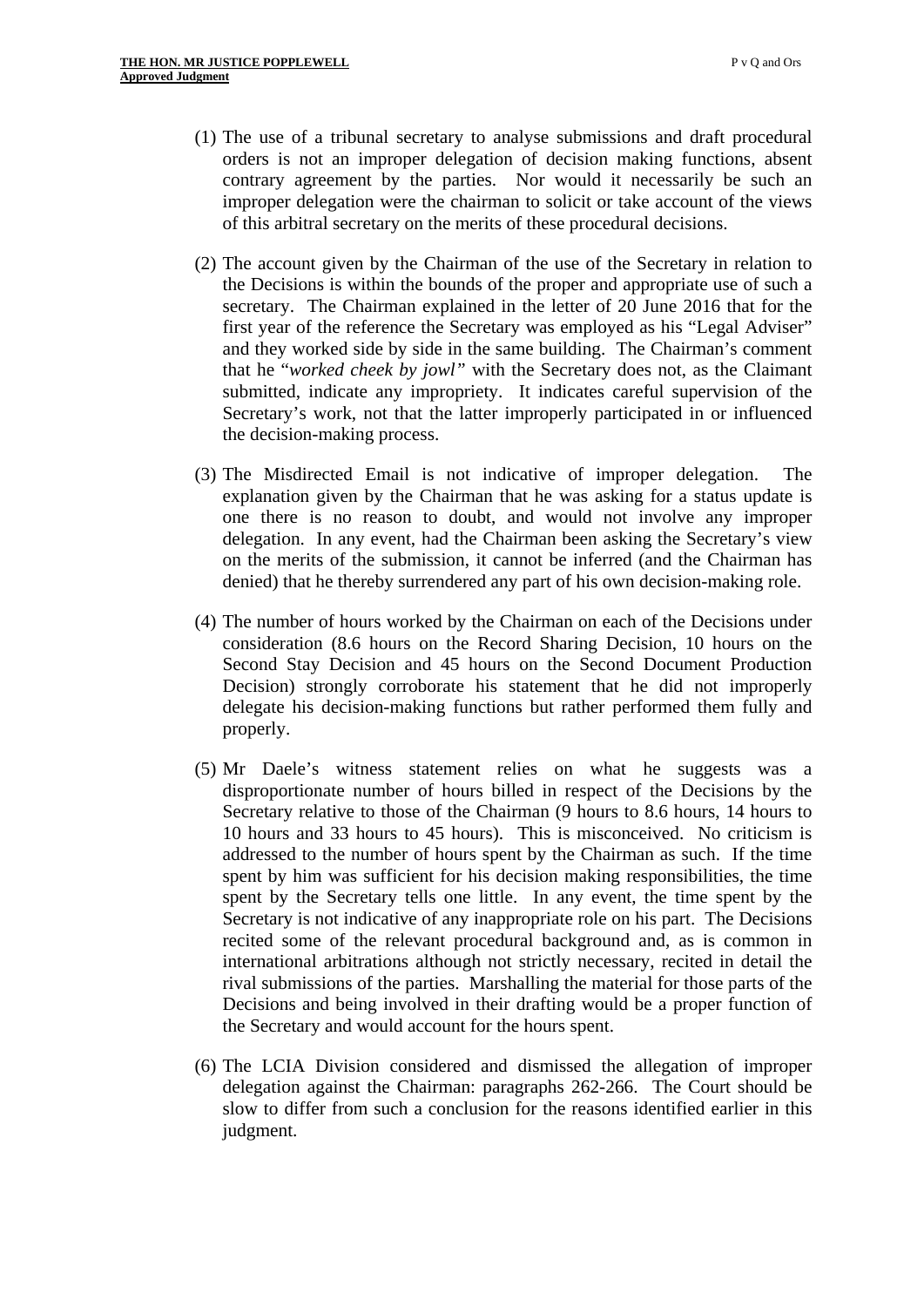71. For all these reasons I reject the Indirect Delegation Argument, quite apart from the issue of substantial injustice which I address below.

#### *The Secretary Tasks Delegation Argument*

- 72. This is a vain attempt to find something which the Co-Arbitrators improperly delegated to the Chairman in the absence of any improper delegation of their decision-making function.
- 73. As the Co-Arbitrators correctly observed in their written observations of 20 June 2016, it is "normal for a Secretary to work under the direct supervision of the Chairman." That is not only normal but entirely appropriate. The chairman of an experienced tribunal can quite properly be left to determine the tasks to be performed by the tribunal secretary without the need for the co-arbitrators to be involved. In an experienced tribunal such as that involved in the present case, the co-arbitrators can proceed upon the assumption that the secretary will be tasked appropriately in the absence of something to alert them to the contrary.
- 74. The statements of best practice in the Young ICCA Guide as to supervision of a secretary by "the tribunal" are not to be read, as Mr Houseman QC would have them read, as if the three members of a panel each have a non-delegable duty of supervision. It is not the case that the Co-Arbitrators were under a personal, nondelegable duty to direct or manage the Secretary collectively. Direction and supervision will normally be exercised by the chairman who will be the main point of contact between the secretary and the tribunal.

## *The Supervision Argument*

- 75. The Claimant's argument that the Co-Arbitrators failed to comply with some supposed duty to satisfy themselves that the Chairman was not improperly delegating his functions to the Secretary is equally hopeless.
- 76. There is no such duty. It was not the Co-Arbitrators' role to supervise the Chairman, especially given his extensive experience. There was no reason for the Co-Arbitrators to identify a real risk of improper delegation by the Chairman. None was advanced by the Claimant. Moreover the Chairman did not, in fact, make any improper delegation, for the reasons I have explained.

## *The Misrepresentation argument*

- 77. The first misrepresentation argument is that the effect of the language used in the letters of 8 April 2016 and 21 April 2016 was that "there had been no delegation in any way of any of the tribunal's functions or responsibilities at any time and that only tasks of an administrative nature had been assigned to and undertaken by the Secretary", which was false because (1) the Co-Arbitrators themselves drew a distinction between appropriate and inappropriate delegation, thereby impliedly admitting some degree of delegation, and (2) the Secretary had undertaken more than administrative tasks.
- 78. The Claimant's Counsel previously submitted to Blair J that the Co-Arbitrators "took steps to conceal" the true position as part of a "strategy" of "self-interested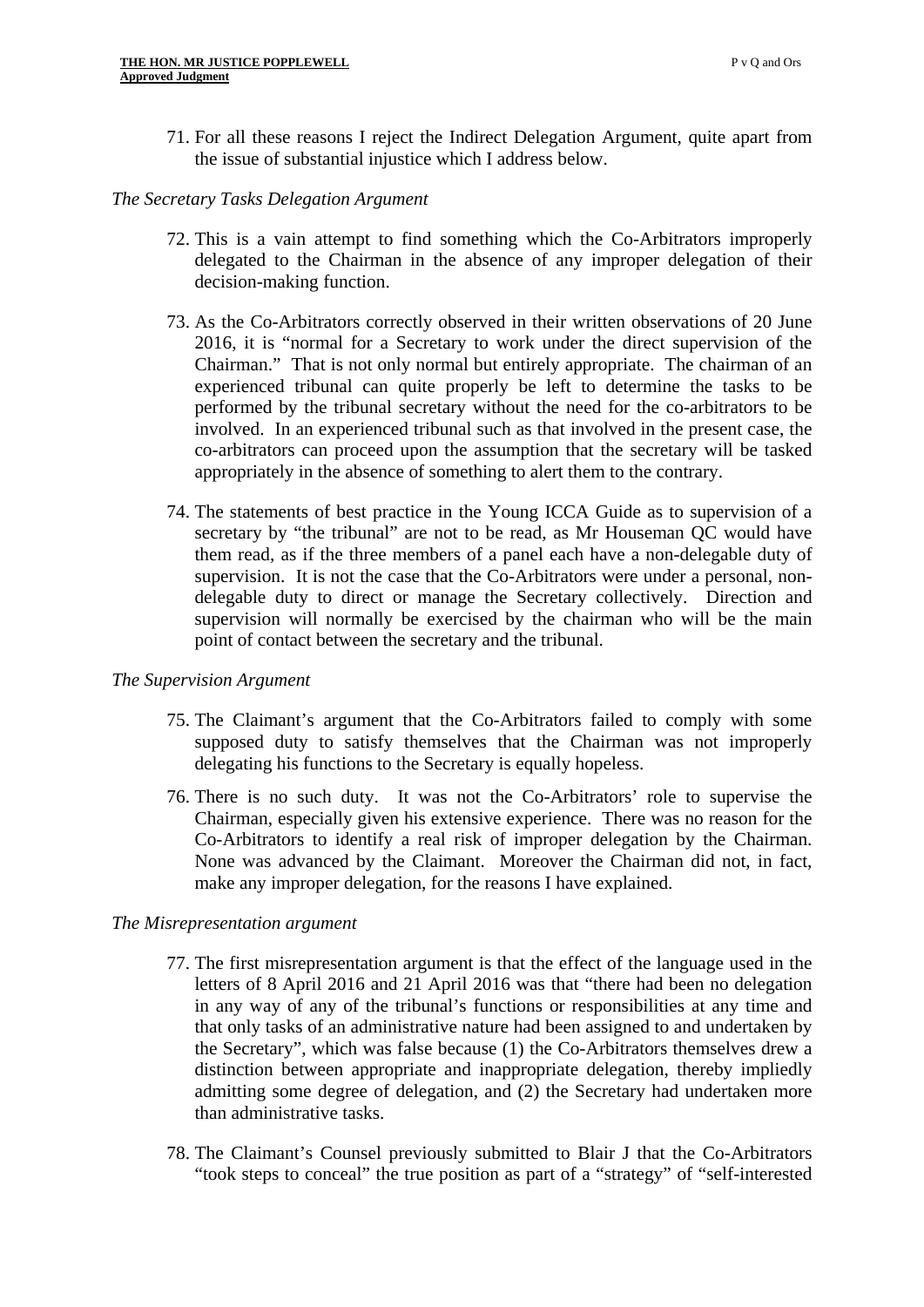obstruction". That very serious allegation has been abandoned. It is unfortunate that it should ever have been made. Nevertheless the Claimant's case still makes the serious allegation that the misrepresentations were made negligently by the Co-Arbitrators. This argument cannot succeed for a number of reasons.

- 79. First, this ground was not raised before the LCIA Court as a distinct basis for revoking the Co-Arbitrators' appointments under Art. 10 of the LCIA Rules. It was not one of the five grounds on which the challenge was based. Whilst the Claimant made a passing comment in its submissions to the LCIA Court that the Tribunal's "explanations have varied over time", this was made in the context of setting out the Claimant's case as to what role the Secretary had played for the purposes of advancing ground 1 of its challenge (regarding inappropriate use of the Secretary). There was never any allegation of misrepresentation and, critically, it was never suggested that the supposed change in the explanations was a ground for removal of any of the members of the Tribunal.
- 80. As a result and pursuant to s. 24(2) of the Act, the Court cannot exercise its powers under s. 24 in respect of this claim because the Claimant did not exhaust recourse to the arbitral institution. Contrary to the Claimant's submissions at the disclosure hearing, this is not simply a question of timing and of staying this part of the claim: the challenge cannot now be raised before the LCIA Court given that the time for making a challenge under Art. 10.4 (15 days from the date of awareness) has long since expired.
- 81. Secondly, even if the Court could exercise its powers, there was no representation as is alleged. The Claimant's allegation of what was represented is not a realistic or fair reading of the relevant passages in the two letters taken in context. The Claimant picks out the phrases "… neither the Tribunal nor any of its members has 'delegated' any function to the Tribunal Secretary..." from the letter of 8 April 2016, and "none of the powers and responsibilities of any of the Members of the Tribunal has been delegated, surrendered or assigned in any way to the Tribunal Secretary…" from the letter of 21 April 2016. However, the letters must be read as a whole. In the letter of 8 April 2016, the Tribunal went on to say that the Secretary has "… engaged in such matters as organising papers for the Tribunal, highlighting relevant legal authorities, maintaining factual chronologies, **preparing drafts of orders and correspondence** for consideration by the Tribunal, and sending correspondence on behalf of the Tribunal" (emphasis added). It was therefore clear, from the outset, that the Secretary had performed tasks on behalf of the Tribunal, including preparing drafts of orders and correspondence. Similarly, in the letter of 21 April 2016, the Tribunal stated that the "Secretary has at no time participated in the deliberations of the Tribunal", whilst making clear that the Secretary prepared drafts for the Chairman's use ("... the Chairman must perforce have conversations and e-mail communications very often with the Tribunal Secretary in order to instruct him on preparatory work for the Chairman's eyes only in the first instance that will lead to further preparation of drafts that the Chairman will present to the other Members of the Tribunal…" and "As to drafting orders etc., this is done all the time by tribunal secretaries under the supervision of the tribunal chairperson…").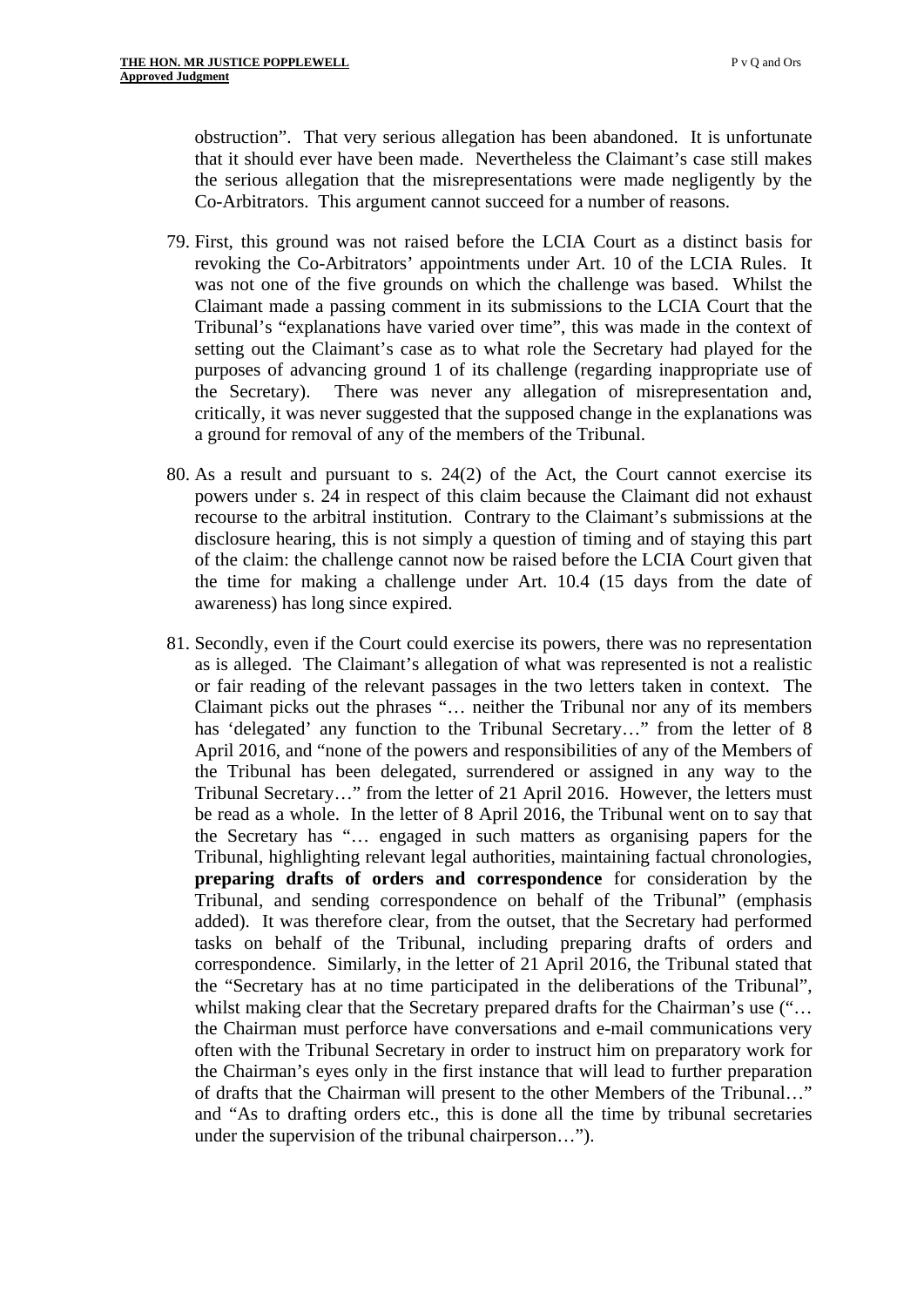- 82. As the Tribunal confirmed in its letter of 21 April 2016, the Chairman's and Secretary's statements of fees were being submitted simultaneously with that letter and were forwarded to the parties by the LCIA secretariat on 28 April 2016. These statements demonstrated that the Secretary had undertaken substantial work on the Second Document Production Decision, just as his previous statement of fees had recorded his work on the Document Sharing Decision and the Second Stay Application. Given that the Claimant relies upon these documents as showing the extent of the drafting undertaken by the Secretary, it is unrealistic to contend that it was being suggested at the time that no tasks whatsoever were being performed by the Secretary.
- 83. The argument the Claimant now advances appears to turn on a semantic analysis of how the Tribunal used the word "delegate" in correspondence to the LCIA Court. However, even taking the correspondence in April 2016 in isolation, any reasonable reader would understand that the Tribunal was denying (improper) "delegation" of the functions/powers/responsibilities reserved to its members, i.e. of their decision-making role. Nobody reading the letters (and time sheets) in April 2016 could reasonably have thought that the Secretary was not, amongst other tasks, preparing drafts.
- 84. Indeed, it is clear that the Claimant itself understood the true meaning of the correspondence, and did not read it in the way it now contends it should be read. In the Claimant's LCIA Challenge (i.e. shortly after the April 2016 letters) it said that "… the Tribunal has implicitly admitted in its letter dated 21 April 2016 that the Secretary was indeed involved in the drafting process…"; and later, to justify the timing of its challenge, it said that the Tribunal "admitted for the first time [in its letter of 21 April 2016] that the Secretary had been involved in the preparation and drafting of various Decisions".
- 85. Thirdly, even if the correspondence in April 2016 was potentially ambiguous, the Tribunal subsequently explained its position with clarity. The Tribunal explained in paragraphs 3.1 and 16.1 of its observations of 11 July 2016 that its denial of delegation was intended to convey that the tribunal had retained its "intuitu personae powers and responsibilities to be the sole deciding person" and was never meant to suggest that the Secretary had not carried out any tasks for the benefit of the Tribunal. The Co-Arbitrators explained that certain tasks were performed by the Secretary in their letters of 20 June 2016 and 11 July 2016.
- had taken place with the involvement and oversight of each of the Co-Arbitrators. This is simply not what it means or would reasonably have been understood to 86. The new misrepresentation argument added by amendment to the Particulars in the week before the hearing is similarly devoid of merit. The passage relied on in the letter of 20 June 2016 is "Any delegation of tasks to the Tribunal Secretary was a matter for the Tribunal in the exercise of its discretion." This was said to be a representation that the delegation had been by the Tribunal as a whole and so mean. The normal practice would be for the chairman to perform those roles on behalf of the tribunal. It is in this sense that the letter identified what had been done by the Tribunal through the Chairman in this case. This is made clear only two sentences later in the very same letter when the Co-Arbitrators say "It is normal for a Secretary to work under the direct supervision of the Chairman, who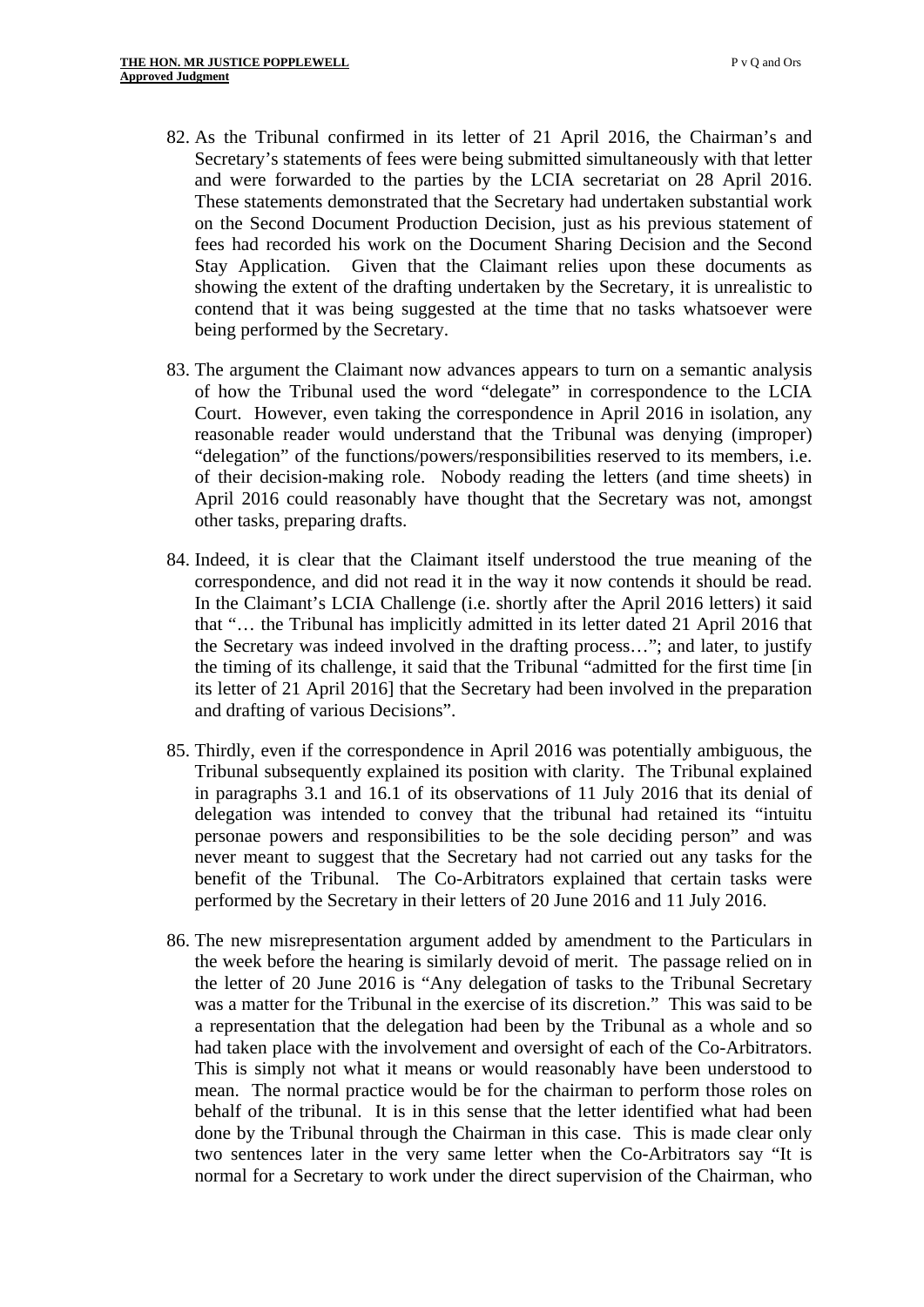will give multiple written and oral instructions to the Secretary in relation to the work he/she wants the Secretary to do."

#### *Conclusion on failure properly to conduct the proceedings*

87. There is no merit in any of the arguments, either singly or cumulatively, that the Co-Arbitrators failed properly to conduct the proceedings. That is sufficient to dispose of the application. However even had there been merit in them, the application would have failed because the Claimant has not established any substantial injustice.

## *Substantial Injustice*

- 88. As the DAC Report notes at paragraph 106, substantial injustice has resulted or will result "*… only… where the conduct of the arbitrator is such as to go so beyond anything that could reasonably be defended".* Thus, s. 24(1)(d) "*… exists to cover what we hope will be the very rare case where an arbitrator so conducts proceedings that it can fairly be stated that instead of carrying through the object of arbitration as stated in the [Act], he is in effect frustrating that object"*. This test has been repeatedly adopted and applied by the courts.
- 89. A test of "substantial injustice" is also used as a necessary threshold ingredient for challenging an award under s. 68 of the Act. In that context, it is well established that this places a burden on the applicant to show that the arbitrator's failure caused the tribunal to reach a decision which, but for that failure, it might not have reached: see per Andrew Smith J in *Maass v Musion Events Ltd* [2015] 2 Lloyd's Rep. 383 at [40]; *Terna Bahrain Holding Company WLL v Al Shamsi* [2012] EWHC (Comm) 3283 at [85(7)].
- 90. The Claimant cannot show that substantial injustice has resulted or will result in this case. Even if, contrary to my earlier conclusions, the Co-Arbitrators had failed to conduct the proceedings properly in relation to the Decisions, it cannot seriously be suggested that the decision-making process which they adopted went "*beyond anything that could reasonably be defended*", especially in circumstances where the LCIA Division held that the manner in which this Tribunal worked was "*entirely in keeping with the way in which arbitral tribunals function"*.
- 91. Moreover the Claimant makes no attempt to show that the Decisions might have been different had the Co-Arbitrators taken a different approach to decisionmaking. This is a burden which must be addressed on the evidence; substantial injustice cannot simply be assumed: *Lesotho Highlands Development Authority v Impregilo SPA and Ors* [2005] UKHL 43 at [35].
- 92. The nature of the three decisions which are attacked is not such as to be capable of causing substantial injustice:
	- (1) The Record Sharing Decision merely gave effect to an agreement to make the LCIA record available in the other arbitration, deferring the contentious issue about whether certain statements/documents should be excluded.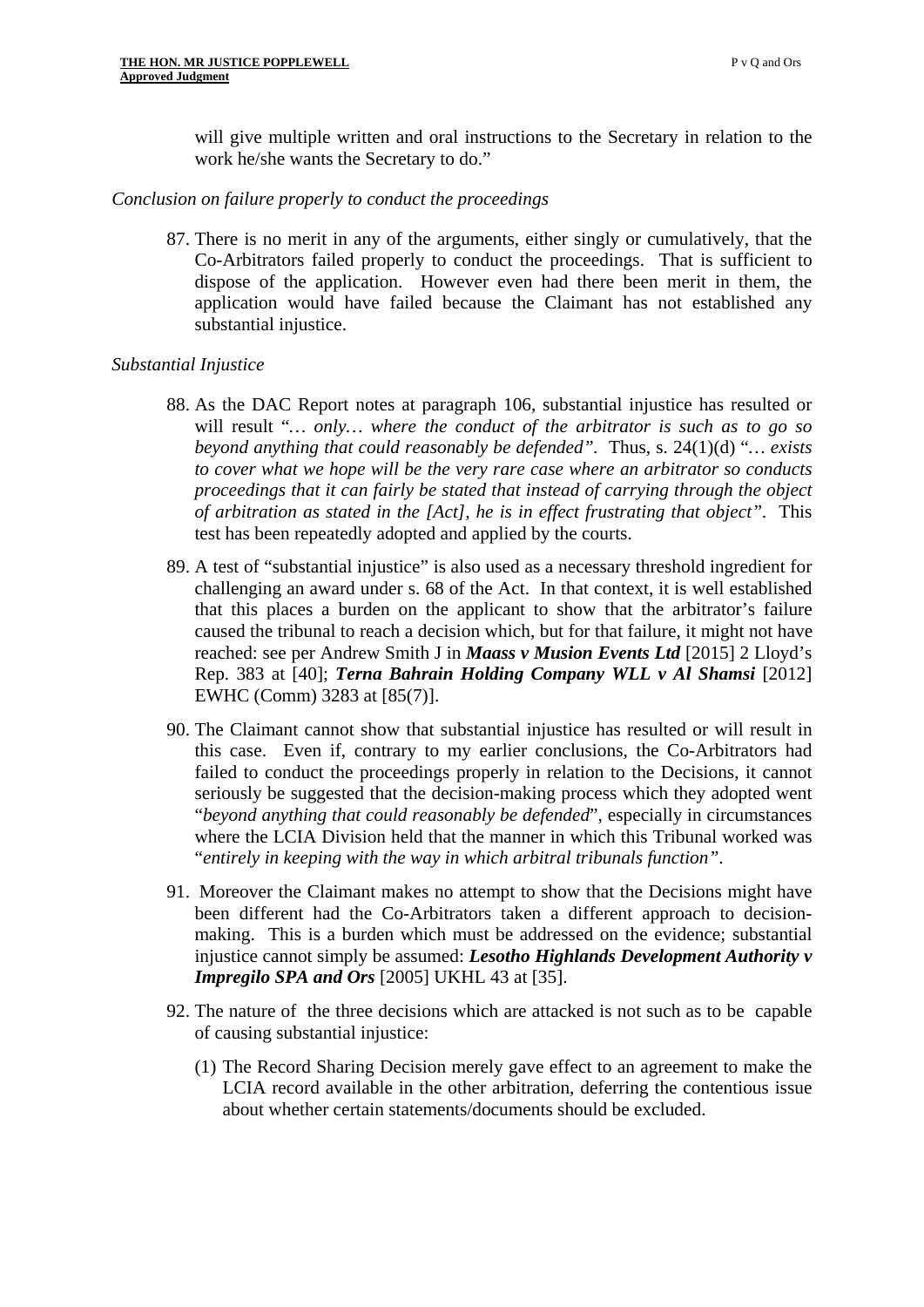- (2) The Second Stay Decision merely concluded that there had been no significant change of circumstances since the First Stay Decision but left open the possibility of a further stay application.
- (3) The Second Decision on Document Production was intended to secure the Claimant's compliance with the Tribunal's (unchallenged) previous orders requiring efforts to be made to obtain documents from third parties, largely by requiring certification of what efforts it had used to obtain documents in accordance with the previous order. Contrary to the Claimant's submissions, the Second Decision did not order the Claimant to undertake large-scale search and production of documents, the scope of the disclosure exercise having been determined by the first decision, about which no complaint is made; nor did it pre-judge whether the Claimant controlled certain third parties, the Tribunal being careful not to do so but, instead, requiring certification of the efforts used to obtain documents from those third parties. There can be no substantial injustice in requiring a party to identify and affirm the efforts that it has made to obtain identifiable categories of documents.
- 93. The only specific injustice identified by the Claimant is an assertion that a finding of improper delegation would entail a wholesale breakdown of trust and confidence in the Co-Arbitrators on the Claimant's part. However, a professed loss of confidence cannot, of itself, constitute substantial injustice, absent some concrete or substantive prejudice. As Dyson J, as he then was, explained in *Conder Structures v Kvaerner Construction Ltd* (unreported, 15 April 1999):

"… I do not accept that an alleged loss of confidence in an arbitrator caused by an irregularity in the proceedings is capable itself of being substantial injustice. In my judgment, an applicant who invokes s. 68 must show that the irregularity has caused, or will cause him to suffer substantial concrete or substantive prejudice. It is not sufficient to show that the irregularity has demonstrated incompetence on the part of the Arbitrator and has undermined the confidence of the applicant in the ability of the Arbitrator. Loss of confidence is neither a sufficient nor a necessary condition of substantial injustice. It is simply not the test. It is possible for an arbitrator to commit an irregularity which raises a question as to his competence and yet which causes no injustice to either party, still less any substantial injustice. Conversely it is possible for a competent arbitrator to make a mistake which causes substantial injustice and which needs to be put right by the court but in circumstances where, in the general sense, the applicant retains full confidence in the arbitrator. After all, Homer does sometimes nod."

94. Dyson J went on to conclude that "The fact that, for the reasons that I have given earlier, it has not been shown that substantial injustice has been or will be caused to Conder is as fatal to the application under s. 24 as it is to the application under s. 68".